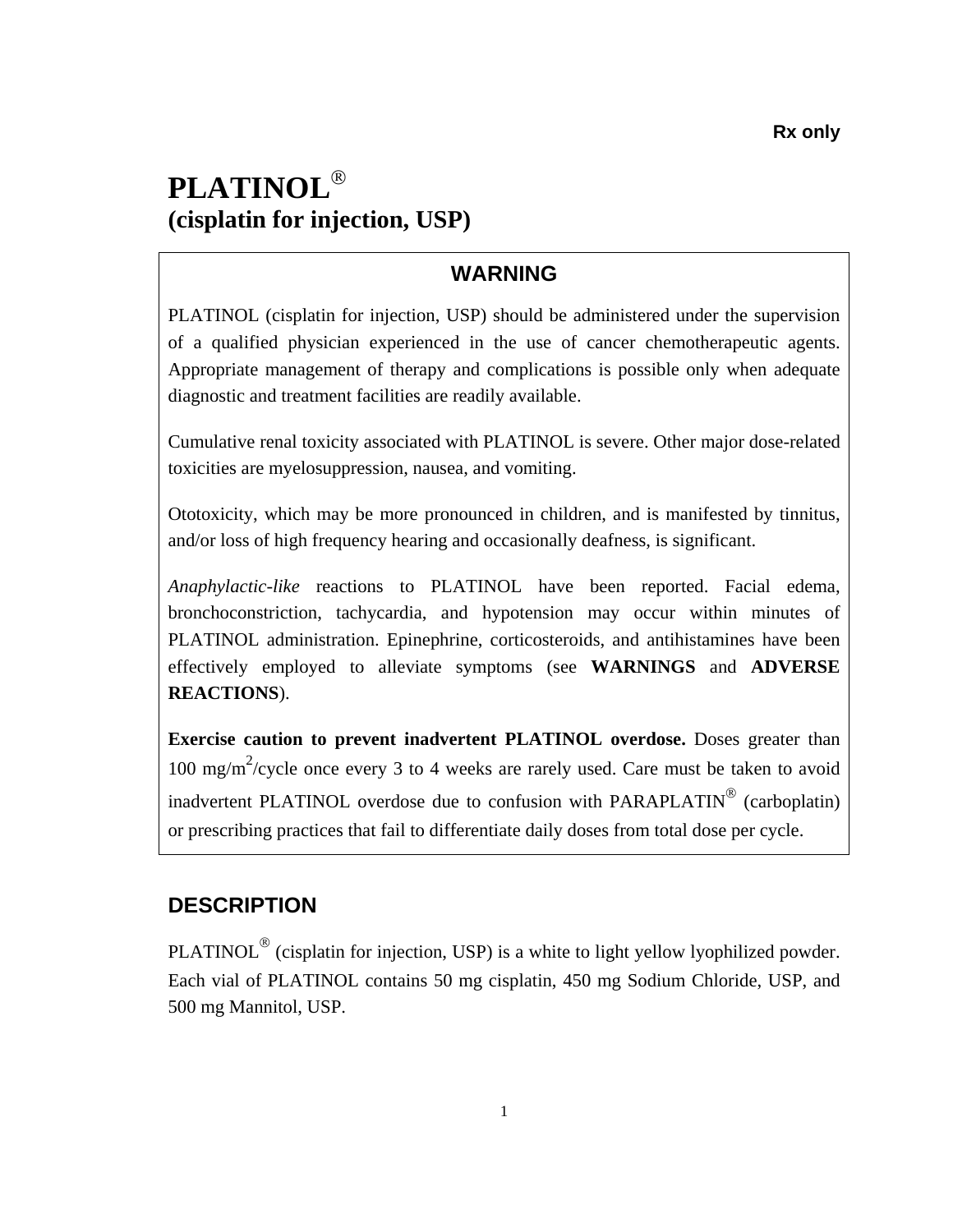<span id="page-1-0"></span>The active ingredient, cisplatin, is a yellow to orange crystalline powder with the molecular formula PtCl<sub>2</sub>H<sub>6</sub>N<sub>2</sub>, and a molecular weight of 300.1. Cisplatin is a heavy metal complex containing a central atom of platinum surrounded by two chloride atoms and two ammonia molecules in the cis position. It is soluble in water or saline at 1 mg/mL and in dimethylformamide at 24 mg/mL. It has a melting point of 207° C.



#### **CLINICAL PHARMACOLOGY**

Plasma concentrations of the parent compound, cisplatin, decay monoexponentially with a half-life of about 20 to 30 minutes following bolus administrations of 50 or 100 mg/m<sup>2</sup> doses. Monoexponential decay and plasma half-lives of about 0.5 hour are also seen following 2-hour or 7-hour infusions of 100 mg/m<sup>2</sup>. After the latter, the total body clearances and volumes of distribution at steady-state for cisplatin are about 15 to 16 L/h/m<sup>2</sup> and 11 to 12 L/m<sup>2</sup>.

Due to its unique chemical structure, the chlorine atoms of cisplatin are more subject to chemical displacement reactions by nucleophiles, such as water or sulfhydryl groups, than to enzyme-catalyzed metabolism. At physiological pH in the presence of 0.1M NaCl, the predominant molecular species are cisplatin and monohydroxymonochloro *cis*diammine platinum (II) in nearly equal concentrations. The latter, combined with the possible direct displacement of the chlorine atoms by sulfhydryl groups of amino acids or proteins, accounts for the instability of cisplatin in biological matrices. The ratios of cisplatin to total free (ultrafilterable) platinum in the plasma vary considerably between patients and range from 0.5 to 1.1 after a dose of 100 mg/m<sup>2</sup>.

 that is characteristic of normal drug-protein binding. However, the platinum from Cisplatin does not undergo the instantaneous and reversible binding to plasma proteins cisplatin, but not cisplatin itself, becomes bound to several plasma proteins, including albumin, transferrin, and gamma globulin. Three hours after a bolus injection and two hours after the end of a three-hour infusion, 90% of the plasma platinum is protein bound. The complexes between albumin and the platinum from cisplatin do not dissociate to a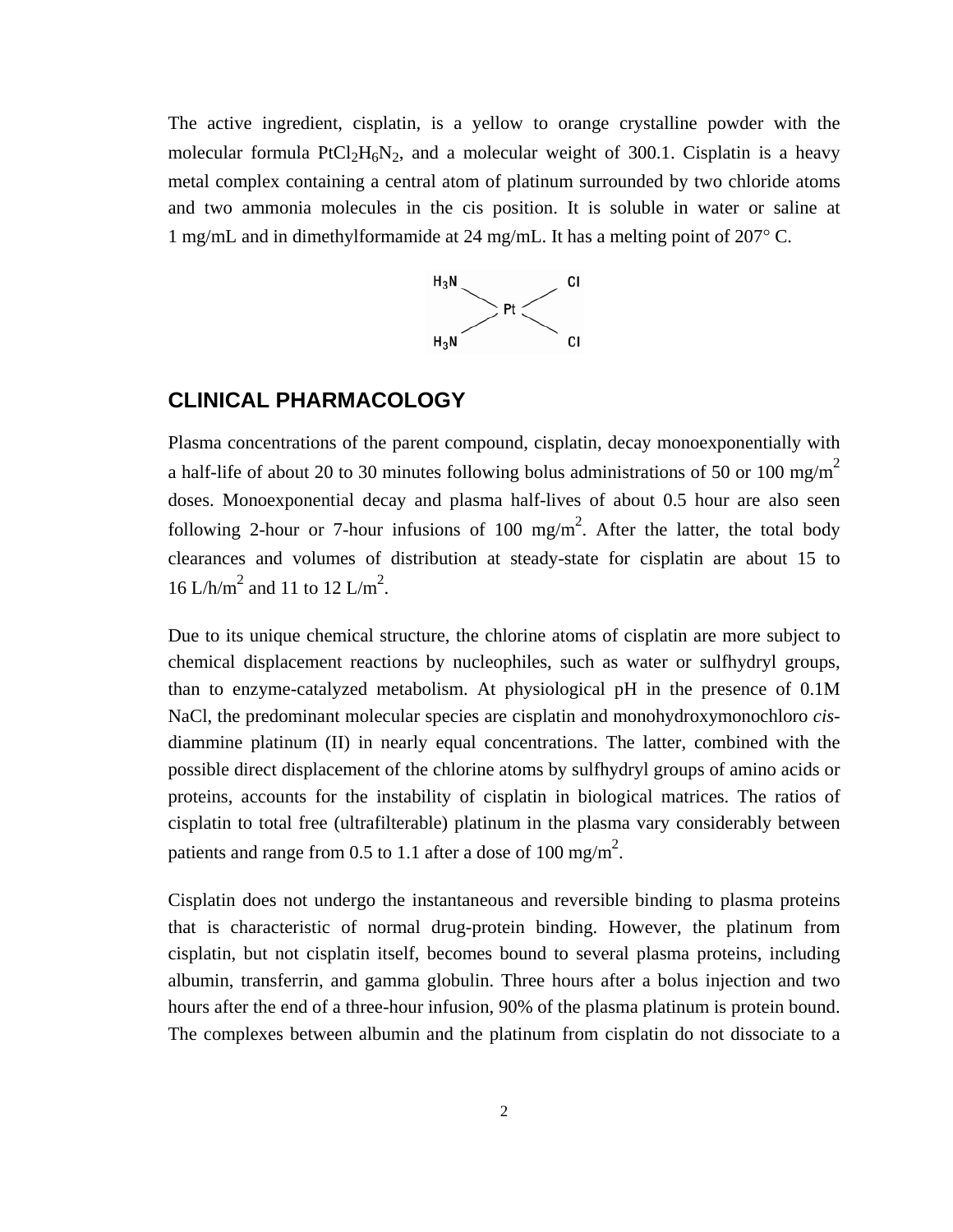significant extent and are slowly eliminated with a minimum half-life of five days or more.

Following cisplatin doses of 20 to 120 mg/m<sup>2</sup>, the concentrations of platinum are highest in liver, prostate, and kidney; somewhat lower in bladder, muscle, testicle, pancreas, and spleen; and lowest in bowel, adrenal, heart, lung, cerebrum, and cerebellum. Platinum is present in tissues for as long as 180 days after the last administration. With the exception of intracerebral tumors, platinum concentrations in tumors are generally somewhat lower than the concentrations in the organ where the tumor is located. Different metastatic sites in the same patient may have different platinum concentrations. Hepatic metastases have the highest platinum concentrations, but these are similar to the platinum concentrations in normal liver. Maximum red blood cell concentrations of platinum are reached within 90 to 150 minutes after a 100 mg/m<sup>2</sup> dose of cisplatin and decline in a biphasic manner with a terminal half-life of 36 to 47 days.

Over a dose range of 40 to 140 mg cisplatin/m<sup>2</sup> given as a bolus injection or as infusions varying in length from 1 hour to 24 hours, from 10% to about 40% of the administered platinum is excreted in the urine in 24 hours. Over five days following administration of 40 to 100 mg/m<sup>2</sup> doses given as rapid, 2- to 3-hour, or 6- to 8-hour infusions, a mean of 35% to 51% of the dosed platinum is excreted in the urine. Similar mean urinary recoveries of platinum of about 14% to 30% of the dose are found following five daily administrations of 20, 30, or 40 mg/m<sup>2</sup>/day. Only a small percentage of the administered platinum is excreted beyond 24 hours post-infusion and most of the platinum excreted in the urine in 24 hours is excreted within the first few hours. Platinum-containing species excreted in the urine are the same as those found following the incubation of cisplatin with urine from healthy subjects, except that the proportions are different.

The parent compound, cisplatin, is excreted in the urine and accounts for 13% to 17% of the dose excreted within one hour after administration of 50 mg/m<sup>2</sup>. The mean renal clearance of cisplatin exceeds creatinine clearance and is 62 and 50 mL/min/m<sup>2</sup> following administration of 100 mg/m<sup>2</sup> as 2-hour or 6- to 7-hour infusions, respectively.

The renal clearance of free (ultrafilterable) platinum also exceeds the glomerular filtration rate indicating that cisplatin or other platinum-containing molecules are actively secreted by the kidneys. The renal clearance of free platinum is nonlinear and variable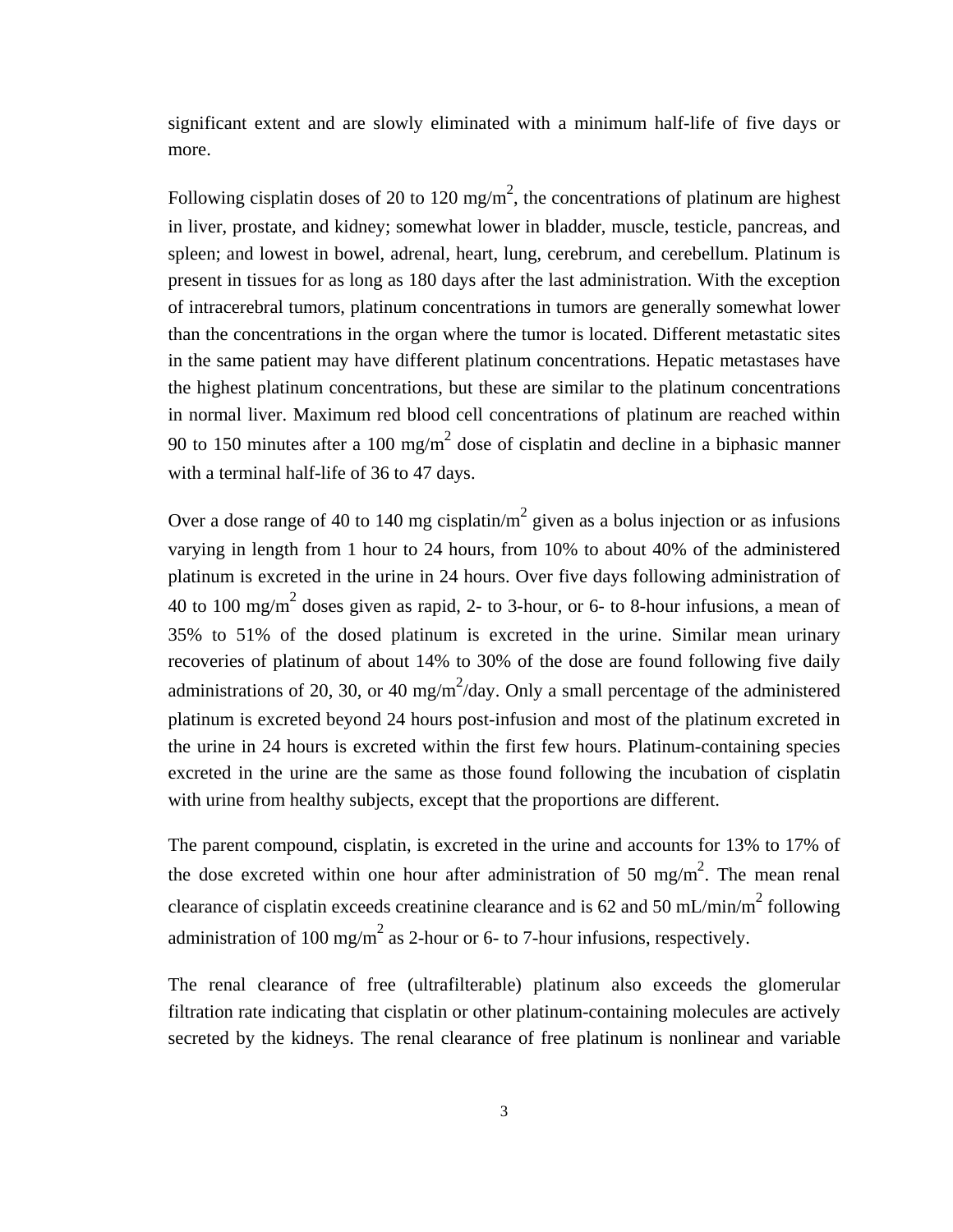and is dependent on dose, urine flow rate, and individual variability in the extent of active secretion and possible tubular reabsorption.

There is a potential for accumulation of ultrafilterable platinum plasma concentrations whenever cisplatin is administered on a daily basis but not when dosed on an intermittent basis.

No significant relationships exist between the renal clearance of either free platinum or cisplatin and creatinine clearance.

Although small amounts of platinum are present in the bile and large intestine after administration of cisplatin, the fecal excretion of platinum appears to be insignificant.

### **INDICATIONS AND USAGE**

PLATINOL (cisplatin for injection, USP) is indicated as therapy to be employed as follows:

#### **Metastatic Testicular Tumors**

In established combination therapy with other approved chemotherapeutic agents in patients with metastatic testicular tumors who have already received appropriate surgical and/or radiotherapeutic procedures.

# **Metastatic Ovarian Tumors**

In established combination therapy with other approved chemotherapeutic agents in patients with metastatic ovarian tumors who have already received appropriate surgical and/or radiotherapeutic procedures. An established combination consists of PLATINOL and cyclophosphamide. PLATINOL, as a single agent, is indicated as secondary therapy in patients with metastatic ovarian tumors refractory to standard chemotherapy who have not previously received PLATINOL therapy.

#### **Advanced Bladder Cancer**

PLATINOL is indicated as a single agent for patients with transitional cell bladder cancer which is no longer amenable to local treatments, such as surgery and/or radiotherapy.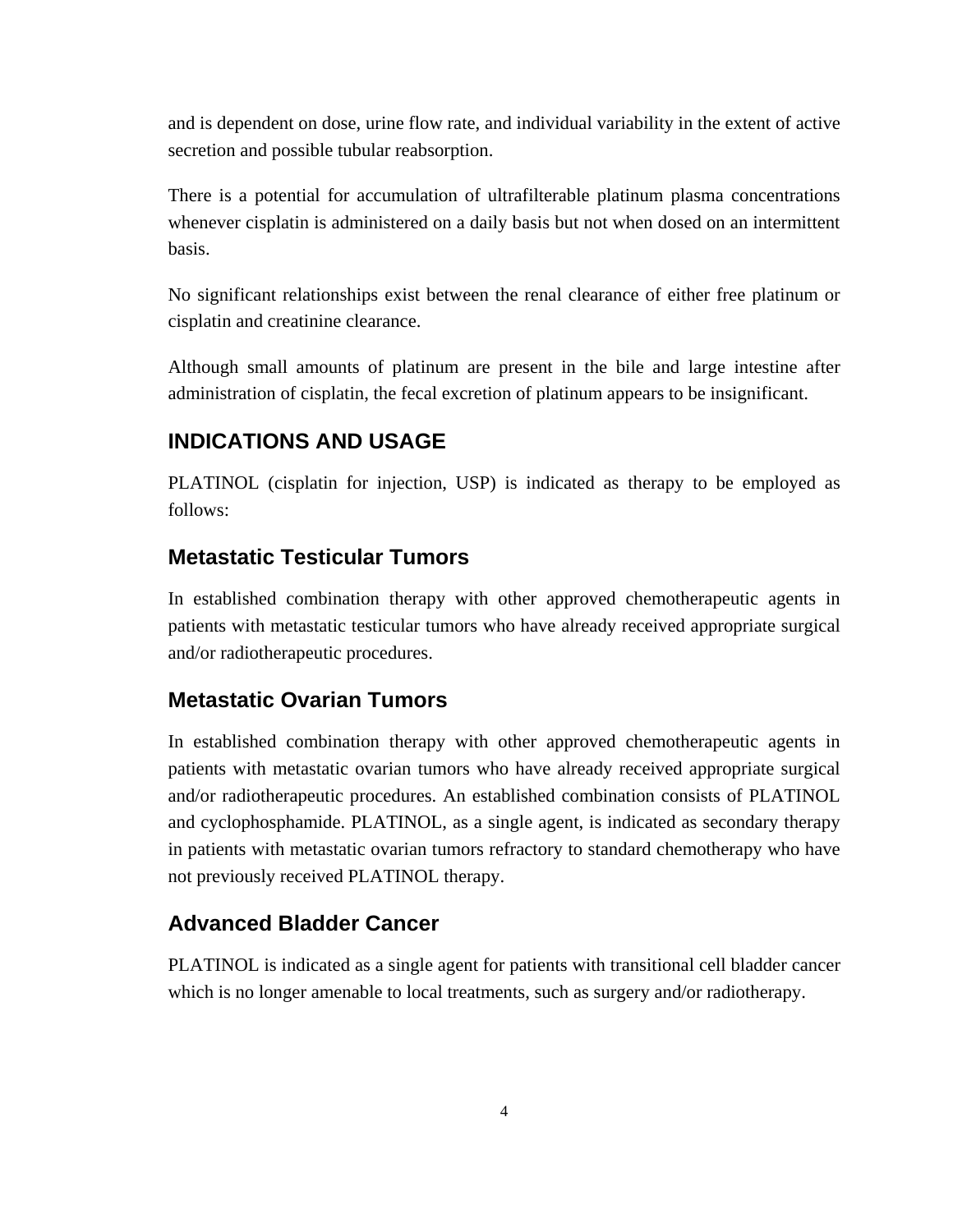### **CONTRAINDICATIONS**

PLATINOL is contraindicated in patients with preexisting renal impairment. PLATINOL should not be employed in myelosuppressed patients, or in patients with hearing impairment.

PLATINOL is contraindicated in patients with a history of allergic reactions to PLATINOL or other platinum-containing compounds.

### **WARNINGS**

PLATINOL produces cumulative nephrotoxicity which is potentiated by aminoglycoside antibiotics. The serum creatinine, blood urea nitrogen (BUN), creatinine clearance, and magnesium, sodium, potassium, and calcium levels should be measured prior to initiating therapy, and prior to each subsequent course. At the recommended dosage, PLATINOL should not be given more frequently than once every 3 to 4 weeks (see **ADVERSE REACTIONS**). Elderly patients may be more susceptible to nephrotoxicity (see **PRECAUTIONS: Geriatric Use**).

There are reports of severe neuropathies in patients in whom regimens are employed using higher doses of PLATINOL or greater dose frequencies than those recommended. These neuropathies may be irreversible and are seen as paresthesias in a stocking-glove distribution, areflexia, and loss of proprioception and vibratory sensation. Elderly patients may be more susceptible to peripheral neuropathy (see **PRECAUTIONS: Geriatric Use**).

Loss of motor function has also been reported.

Anaphylactic-like reactions to PLATINOL have been reported. These reactions have occurred within minutes of administration to patients with prior exposure to PLATINOL, and have been alleviated by administration of epinephrine, corticosteroids, and antihistamines.

Since ototoxicity of PLATINOL is cumulative, audiometric testing should be performed prior to initiating therapy and prior to each subsequent dose of drug (see **ADVERSE REACTIONS**).

PLATINOL can cause fetal harm when administered to a pregnant woman. PLATINOL is mutagenic in bacteria and produces chromosome aberrations in animal cells in tissue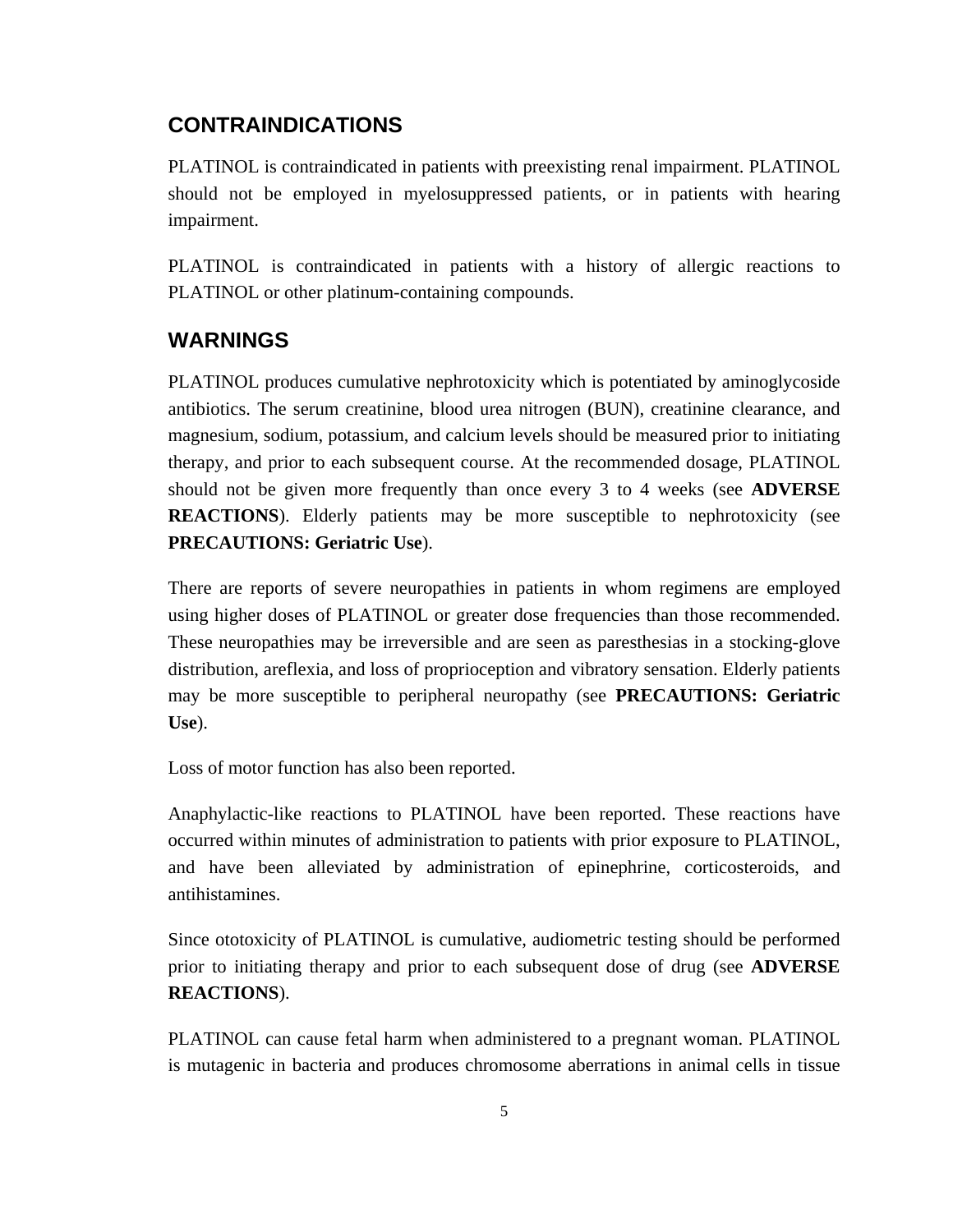culture. In mice PLATINOL is teratogenic and embryotoxic. If this drug is used during pregnancy or if the patient becomes pregnant while taking this drug, the patient should be apprised of the potential hazard to the fetus. Patients should be advised to avoid becoming pregnant.

The carcinogenic effect of PLATINOL was studied in BD IX rats. PLATINOL was administered intraperitoneally  $(i.p.)$  to 50 BD IX rats for 3 weeks, 3 X 1 mg/kg body weight per week. Four hundred and fifty-five days after the first application, 33 animals died, 13 of them related to malignancies: 12 leukemias and 1 renal fibrosarcoma.

The development of acute leukemia coincident with the use of PLATINOL has been reported. In these reports, PLATINOL was generally given in combination with other leukemogenic agents.

### **PRECAUTIONS**

Peripheral blood counts should be monitored weekly. Liver function should be monitored periodically. Neurologic examination should also be performed regularly (see **ADVERSE REACTIONS**).

#### **Drug Interactions**

Plasma levels of anticonvulsant agents may become subtherapeutic during cisplatin therapy.

In a randomized trial in advanced ovarian cancer, response duration was adversely affected when pyridoxine was used in combination with altretamine (hexamethylmelamine) and PLATINOL.

### **Carcinogenesis, Mutagenesis, Impairment of Fertility**

See **WARNINGS**.

# **Pregnancy**

Category D. See **WARNINGS**.

#### **Nursing Mothers**

Cisplatin has been reported to be found in human milk; patients receiving PLATINOL should not breast-feed.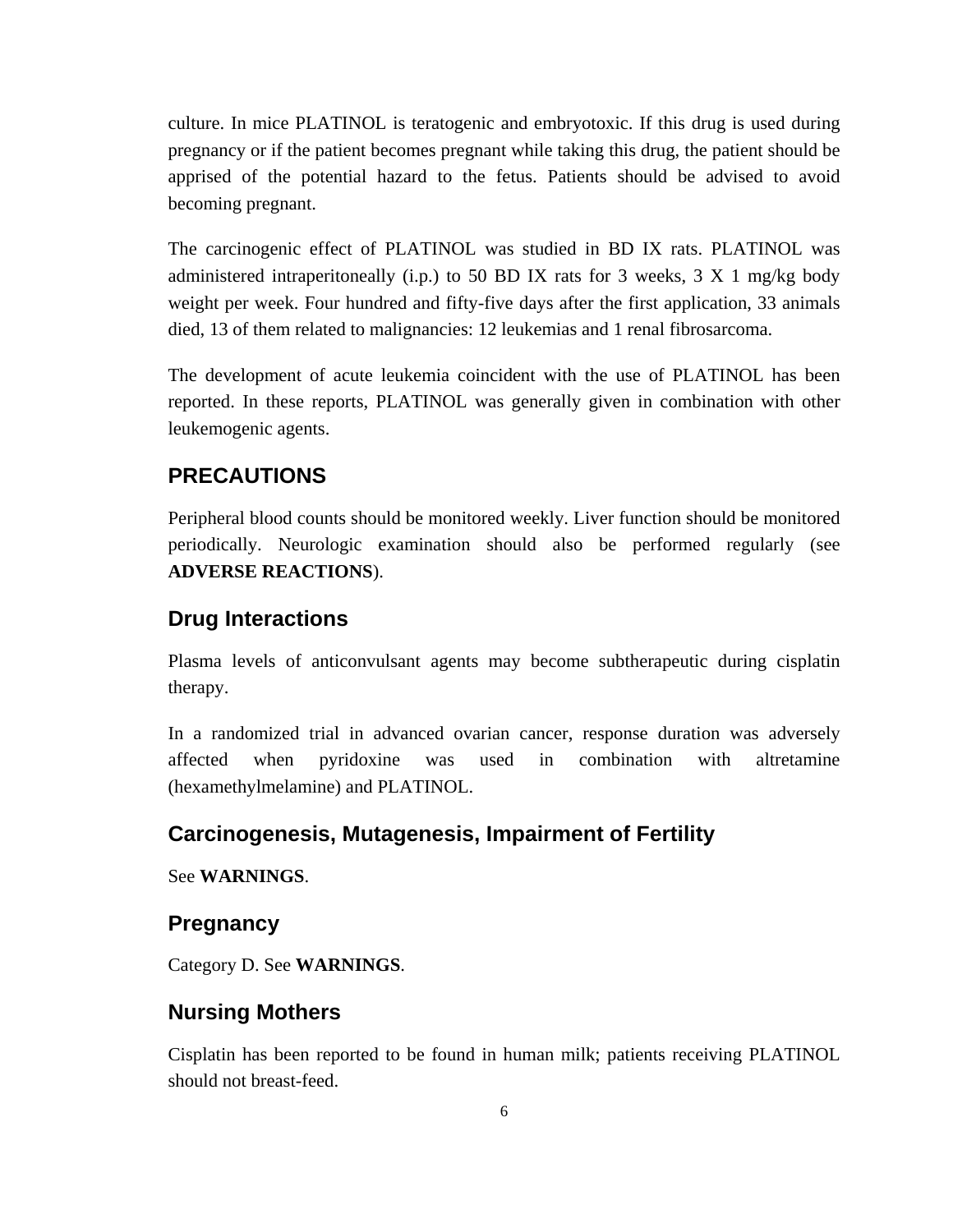#### **Pediatric Use**

Safety and effectiveness in pediatric patients have not been established.

#### **Geriatric Use**

Insufficient data are available from clinical trials of cisplatin in the treatment of metastatic testicular tumors or advanced bladder cancer to determine whether elderly patients respond differently than younger patients. In four clinical trials of combination chemotherapy for advanced ovarian carcinoma, 1484 patients received cisplatin either in combination with cyclophosphamide or paclitaxel. Of these, 426 (29%) were older than 65 years. In these trials, age was not found to be a prognostic factor for survival. However, in a later secondary analysis for one of these trials, elderly patients were found to have shorter survival compared with younger patients. In all four trials, elderly patients experienced more severe neutropenia than younger patients. Higher incidences of severe thrombocytopenia and leukopenia were also seen in elderly compared with younger patients, although not in all cisplatin-containing treatment arms. In the two trials where nonhematologic toxicity was evaluated according to age, elderly patients had a numerically higher incidence of peripheral neuropathy than younger patients. Other reported clinical experience suggests that elderly patients may be more susceptible to myelosuppression, infectious complications, and nephrotoxicity than younger patients.

Cisplatin is known to be substantially excreted by the kidney and is contraindicated in patients with preexisting renal impairment. Because elderly patients are more likely to have decreased renal function, care should be taken in dose selection, and renal function should be monitored.

### **ADVERSE REACTIONS**

### **Nephrotoxicity**

Dose-related and cumulative renal insufficiency, including acute renal failure, is the major dose-limiting toxicity of PLATINOL. Renal toxicity has been noted in 28% to 36% of patients treated with a single dose of 50 mg/m<sup>2</sup>. It is first noted during the second week after a dose and is manifested by elevations in BUN and creatinine, serum uric acid and/or a decrease in creatinine clearance. **Renal toxicity becomes more prolonged and severe with repeated courses of the drug. Renal function must return to normal**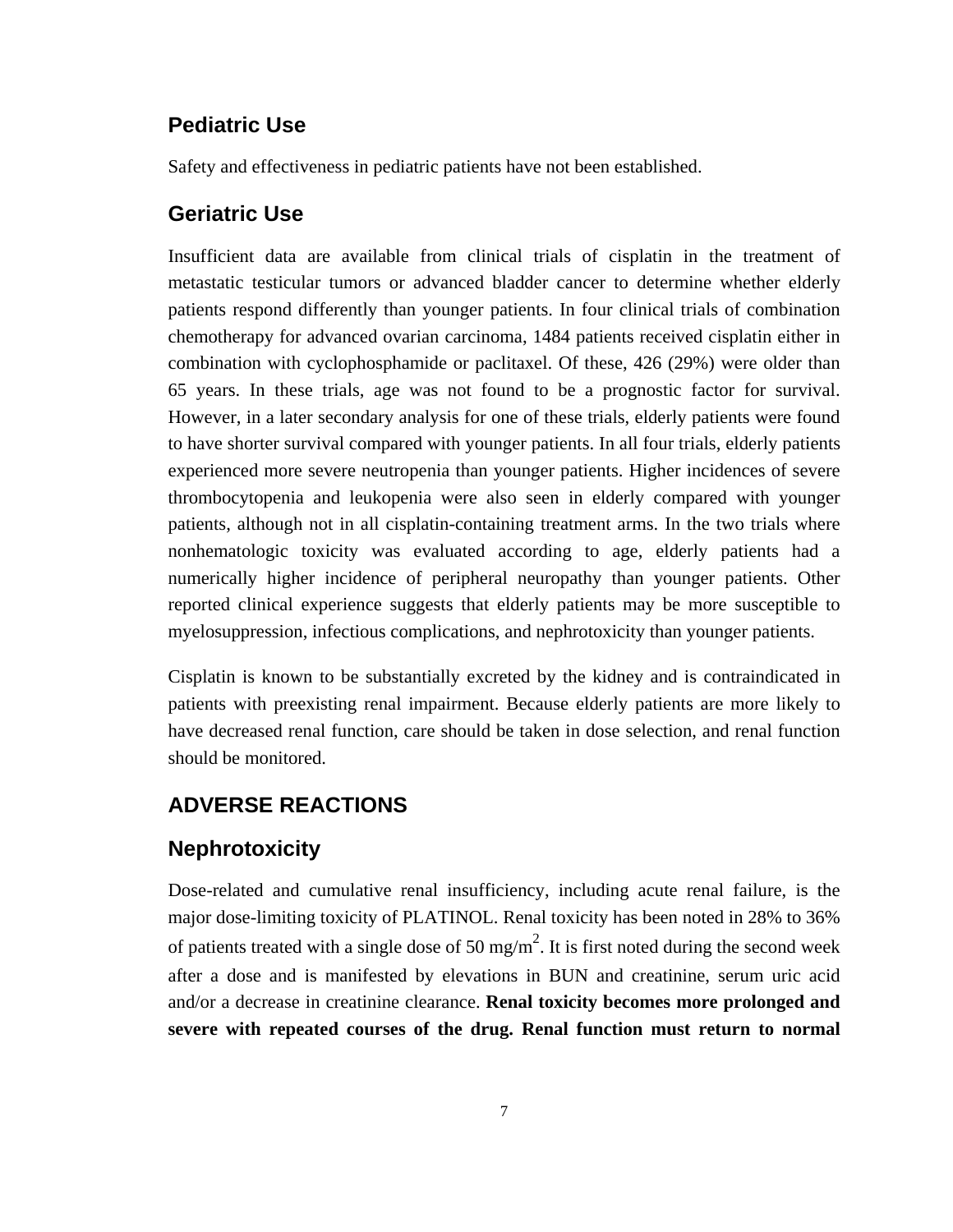**before another dose of PLATINOL can be given.** Elderly patients may be more susceptible to nephrotoxicity (see **PRECAUTIONS: Geriatric Use**).

Impairment of renal function has been associated with renal tubular damage. The administration of PLATINOL using a 6- to 8-hour infusion with intravenous hydration, and mannitol has been used to reduce nephrotoxicity. However, renal toxicity still can occur after utilization of these procedures.

#### **Ototoxicity**

Ototoxicity has been observed in up to 31% of patients treated with a single dose of PLATINOL 50 mg/m<sup>2</sup>, and is manifested by tinnitus and/or hearing loss in the high frequency range (4000 to 8000 Hz). Decreased ability to hear normal conversational tones may occur. Deafness after the initial dose of PLATINOL (cisplatin for injection, USP) has been reported. Ototoxic effects may be more severe in children receiving PLATINOL. Hearing loss can be unilateral or bilateral and tends to become more frequent and severe with repeated doses. Ototoxicity may be enhanced with prior or simultaneous cranial irradiation. It is unclear whether PLATINOL-induced ototoxicity is reversible. Ototoxic effects may be related to the peak plasma concentration of PLATINOL. Careful monitoring of audiometry should be performed prior to initiation of therapy and prior to subsequent doses of PLATINOL.

Vestibular toxicity has also been reported.

Ototoxicity may become more severe in patients being treated with other drugs with nephrotoxic potential.

#### **Hematologic**

Myelosuppression occurs in 25% to 30% of patients treated with PLATINOL. The nadirs in circulating platelets and leukocytes occur between days 18 to 23 (range 7.5 to 45) with most patients recovering by day 39 (range 13 to 62). Leukopenia and thrombocytopenia are more pronounced at higher doses  $(>50 \text{ mg/m}^2)$ . Anemia (decrease of 2 g hemoglobin/100 mL) occurs at approximately the same frequency and with the same timing as leukopenia and thrombocytopenia. Fever and infection have also been reported in patients with neutropenia. Potential fatalities due to infection (secondary to myelosuppression) have been reported. Elderly patients may be more susceptible to myelosuppression (see **PRECAUTIONS: Geriatric Use**).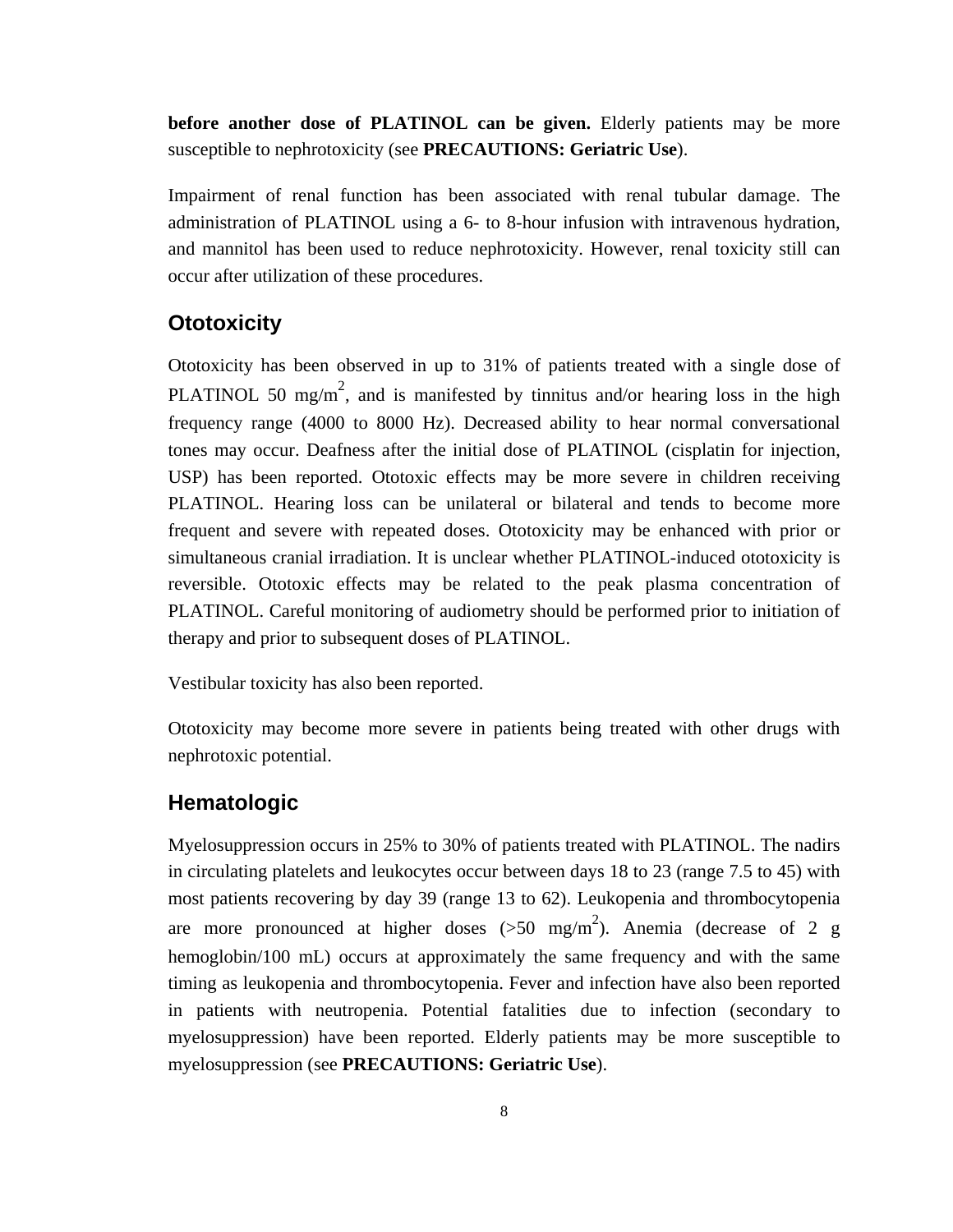In addition to anemia secondary to myelosuppression, a Coombs' positive hemolytic anemia has been reported. In the presence of cisplatin hemolytic anemia, a further course of treatment may be accompanied by increased hemolysis and this risk should be weighed by the treating physician.

The development of acute leukemia coincident with the use of PLATINOL has been reported. In these reports, PLATINOL was generally given in combination with other leukemogenic agents.

#### **Gastrointestinal**

Marked nausea and vomiting occur in almost all patients treated with PLATINOL, and may be so severe that the drug must be discontinued. Nausea and vomiting may begin within 1 to 4 hours after treatment and last up to 24 hours. Various degrees of vomiting, nausea and/or anorexia may persist for up to 1 week after treatment.

Delayed nausea and vomiting (begins or persists 24 hours or more after chemotherapy) has occurred in patients attaining complete emetic control on the day of PLATINOL therapy.

Diarrhea has also been reported.

### **OTHER TOXICITIES**

Vascular toxicities coincident with the use of PLATINOL in combination with other antineoplastic agents have been reported. The events are clinically heterogeneous and may include myocardial infarction, cerebrovascular accident, thrombotic microangiopathy (hemolytic-uremic syndrome [HUS]), or cerebral arteritis. Various mechanisms have been proposed for these vascular complications. There are also reports of Raynaud's phenomenon occurring in patients treated with the combination of bleomycin, vinblastine with or without PLATINOL. It has been suggested that hypomagnesemia developing coincident with the use of PLATINOL may be an added, although not essential, factor associated with this event. However, it is currently unknown if the cause of Raynaud's phenomenon in these cases is the disease, underlying vascular compromise, bleomycin, vinblastine, hypomagnesemia, or a combination of any of these factors.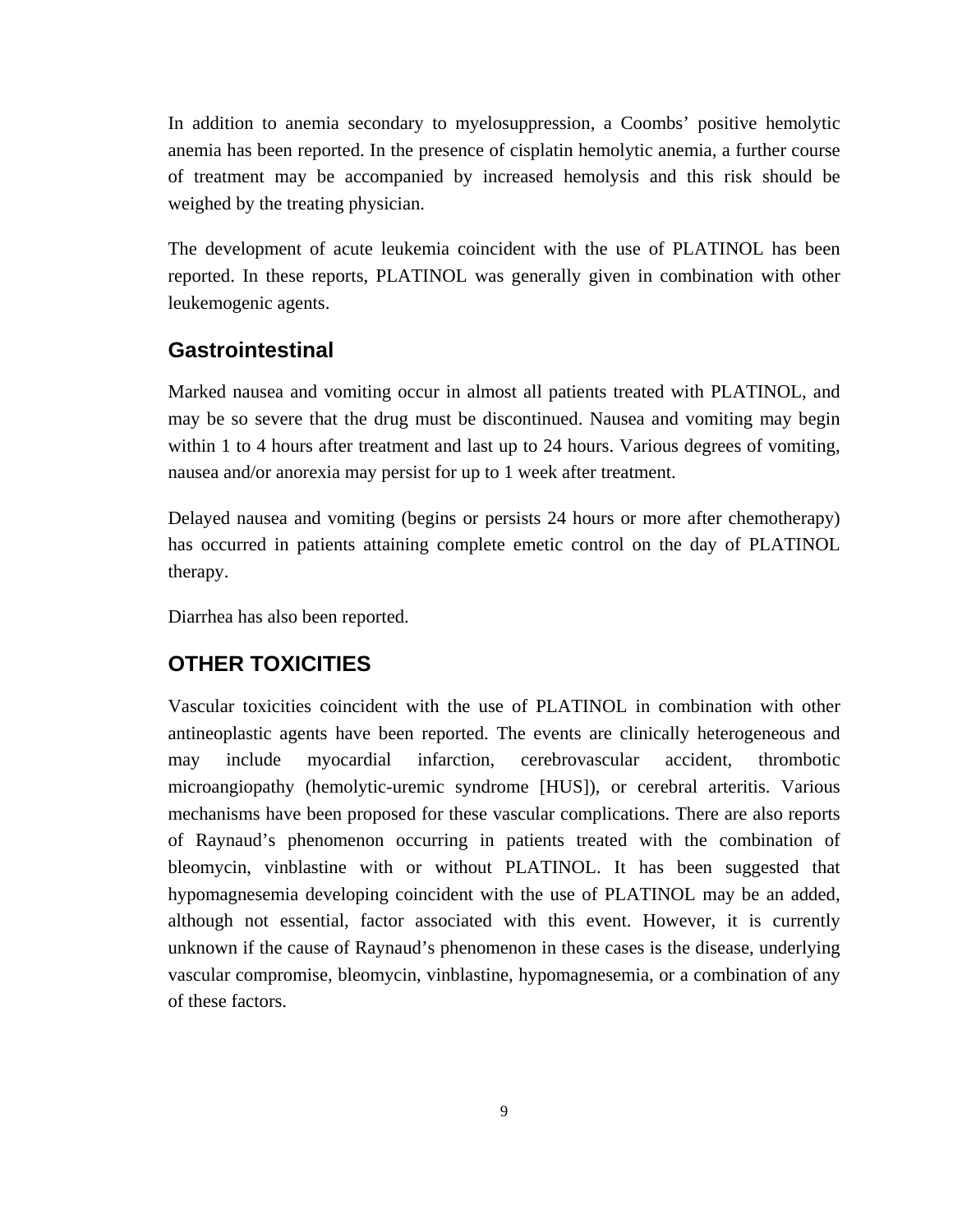### **Serum Electrolyte Disturbances**

Hypomagnesemia, hypocalcemia, hyponatremia, hypokalemia, and hypophosphatemia have been reported to occur in patients treated with PLATINOL and are probably related to renal tubular damage. Tetany has been reported in those patients with hypocalcemia and hypomagnesemia. Generally, normal serum electrolyte levels are restored by administering supplemental electrolytes and discontinuing PLATINOL.

Inappropriate antidiuretic hormone syndrome has also been reported.

#### **Hyperuricemia**

Hyperuricemia has been reported to occur at approximately the same frequency as the increases in BUN and serum creatinine.

It is more pronounced after doses greater than 50 mg/m<sup>2</sup>, and peak levels of uric acid generally occur between 3 to 5 days after the dose. Allopurinol therapy for hyperuricemia effectively reduces uric acid levels.

### **Neurotoxicity**

#### See **WARNINGS**.

Neurotoxicity, usually characterized by peripheral neuropathies, has been reported. The neuropathies usually occur after prolonged therapy (4 to 7 months); however, neurologic symptoms have been reported to occur after a single dose. Although symptoms and signs of PLATINOL neuropathy usually develop during treatment, symptoms of neuropathy may begin 3 to 8 weeks after the last dose of PLATINOL. PLATINOL therapy should be discontinued when the symptoms are first observed. The neuropathy, however, may progress further even after stopping treatment. Preliminary evidence suggests peripheral neuropathy may be irreversible in some patients. Elderly patients may be more susceptible to peripheral neuropathy (see **PRECAUTIONS: Geriatric Use**).

Lhermitte's sign, dorsal column myelopathy, and autonomic neuropathy have also been reported.

Loss of taste and seizures have also been reported.

Muscle cramps, defined as localized, painful, involuntary skeletal muscle contractions of sudden onset and short duration, have been reported and were usually associated in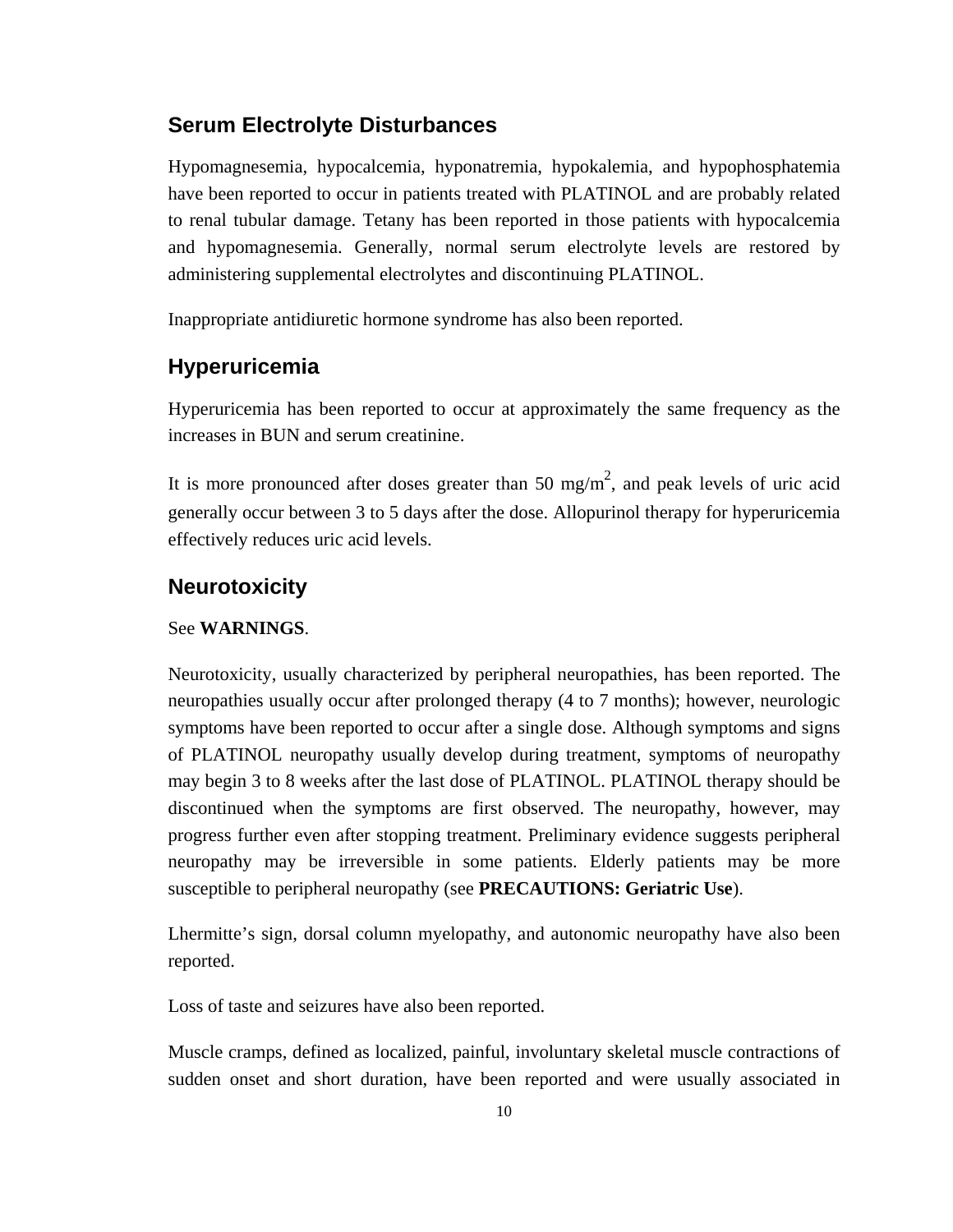patients receiving a relatively high cumulative dose of PLATINOL and with a relatively advanced symptomatic stage of peripheral neuropathy.

#### **Ocular Toxicity**

Optic neuritis, papilledema, and cerebral blindness have been reported in patients receiving standard recommended doses of PLATINOL. Improvement and/or total recovery usually occurs after discontinuing PLATINOL. Steroids with or without mannitol have been used; however, efficacy has not been established.

Blurred vision and altered color perception have been reported after the use of regimens with higher doses of PLATINOL or greater dose frequencies than recommended in the package insert. The altered color perception manifests as a loss of color discrimination, particularly in the blue-yellow axis. The only finding on funduscopic exam is irregular retinal pigmentation of the macular area.

#### **Anaphylactic-Like Reactions**

Anaphylactic-like reactions have been reported in patients previously exposed to PLATINOL. The reactions consist of facial edema, wheezing, tachycardia, and hypotension within a few minutes of drug administration. Reactions may be controlled by intravenous epinephrine with corticosteroids and/or antihistamines as indicated. Patients receiving PLATINOL should be observed carefully for possible anaphylactic-like reactions and supportive equipment and medication should be available to treat such a complication.

#### **Hepatotoxicity**

Transient elevations of liver enzymes, especially SGOT, as well as bilirubin, have been reported to be associated with PLATINOL administration at the recommended doses.

#### **Other Events**

Cardiac abnormalities, hiccups, elevated serum amylase, rash, alopecia, malaise, asthenia, and dehydration have been reported.

Local soft tissue toxicity has been reported following extravasation of PLATINOL. Severity of the local tissue toxicity appears to be related to the concentration of the PLATINOL solution. Infusion of solutions with a PLATINOL concentration greater than 0.5 mg/mL may result in tissue cellulitis, fibrosis, and necrosis.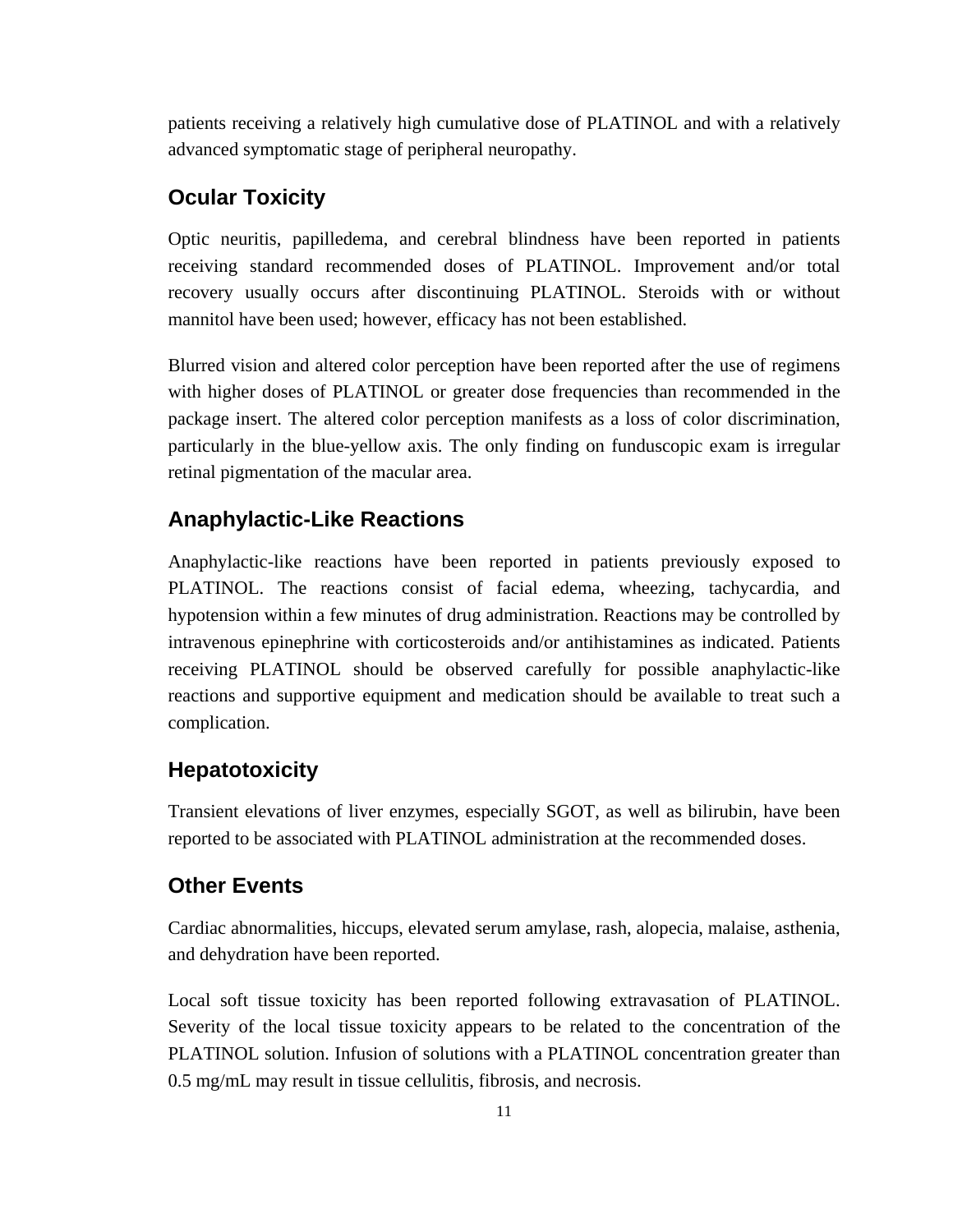#### **OVERDOSAGE**

**Caution should be exercised to prevent inadvertent overdosage with PLATINOL.**  Acute overdosage with this drug may result in kidney failure, liver failure, deafness, ocular toxicity (including detachment of the retina), significant myelosuppression, intractable nausea and vomiting and/or neuritis. In addition, death can occur following overdosage.

No proven antidotes have been established for PLATINOL overdosage. Hemodialysis, even when initiated four hours after the overdosage, appears to have little effect on removing platinum from the body because of PLATINOL's rapid and high degree of protein binding. Management of overdosage should include general supportive measures to sustain the patient through any period of toxicity that may occur.

#### **DOSAGE AND ADMINISTRATION**

**Note: Needles or intravenous sets containing aluminum parts that may come in contact with PLATINOL should not be used for preparation or administration. Aluminum reacts with PLATINOL, causing precipitate formation and a loss of potency.** 

### **Metastatic Testicular Tumors**

The usual PLATINOL dose for the treatment of testicular cancer in combination with other approved chemotherapeutic agents is 20 mg/m<sup>2</sup> IV daily for 5 days per cycle.

### **Metastatic Ovarian Tumors**

The usual PLATINOL dose for the treatment of metastatic ovarian tumors in combination with cyclophosphamide is 75 to 100 mg/m<sup>2</sup> IV per cycle once every 4 weeks (DAY 1).

The dose of cyclophosphamide when used in combination with PLATINOL is  $600 \text{ mg/m}^2$  IV once every 4 weeks (DAY 1).

For directions for the administration of cyclophosphamide, refer to the cyclophosphamide package insert.

In combination therapy, PLATINOL and cyclophosphamide are administered sequentially.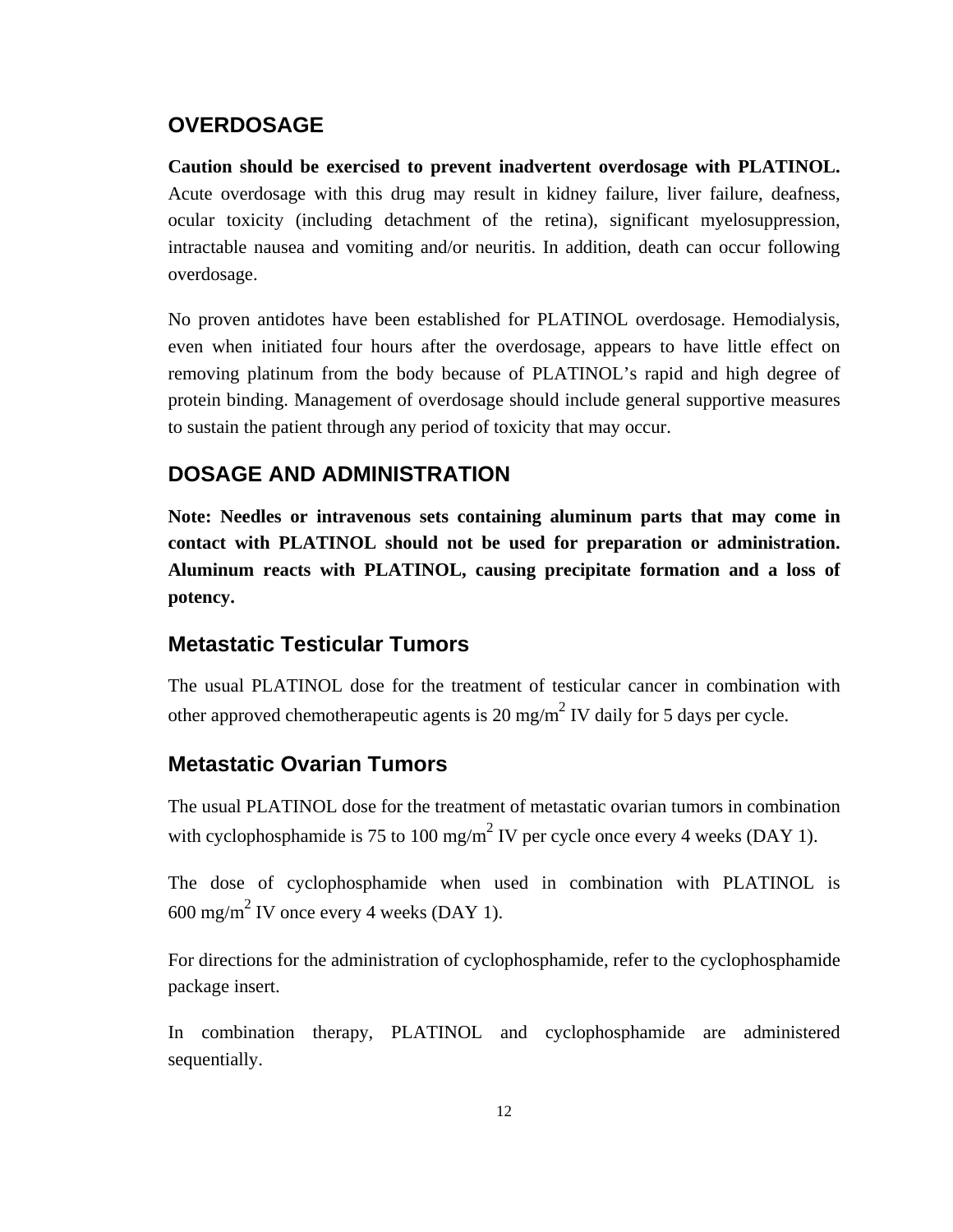As a single agent, PLATINOL should be administered at a dose of 100 mg/m<sup>2</sup> IV per cycle once every 4 weeks.

#### **Advanced Bladder Cancer**

PLATINOL should be administered as a single agent at a dose of 50 to 70 mg/m<sup>2</sup> IV per cycle once every 3 to 4 weeks depending on the extent of prior exposure to radiation therapy and/or prior chemotherapy. For heavily pretreated patients an initial dose of 50 mg/m<sup>2</sup> per cycle repeated every 4 weeks is recommended.

#### **All Patients**

Pretreatment hydration with 1 to 2 liters of fluid infused for 8 to 12 hours prior to a PLATINOL dose is recommended. The drug is then diluted in 2 liters of 5% Dextrose in 1/2 or 1/3 normal saline containing 37.5 g of mannitol, and infused over a 6- to 8-hour period. If diluted solution is not to be used within 6 hours, protect solution from light. Adequate hydration and urinary output must be maintained during the following 24 hours.

A repeat course of PLATINOL should not be given until the serum creatinine is below 1.5 mg/100 mL, and/or the BUN is below 25 mg/100 mL. A repeat course should not be given until circulating blood elements are at an acceptable level (platelets  $\geq$ 100,000/mm<sup>3</sup>, WBC  $\geq$ 4000/mm<sup>3</sup>). Subsequent doses of PLATINOL should not be given until an audiometric analysis indicates that auditory acuity is within normal limits.

# **PREPARATION OF INTRAVENOUS SOLUTIONS**

#### **Preparation Precautions**

Caution should be exercised in handling the powder and preparing the solution of cisplatin. Procedures for proper handling and disposal of anticancer drugs should be utilized. Several guidelines on this subject have been published.<sup>1-4</sup> To minimize the risk of dermal exposure, always wear impervious gloves when handling vials and IV sets containing PLATINOL for injection.

Skin reactions associated with accidental exposure to cisplatin may occur. The use of gloves is recommended. If PLATINOL powder or PLATINOL solution contacts the skin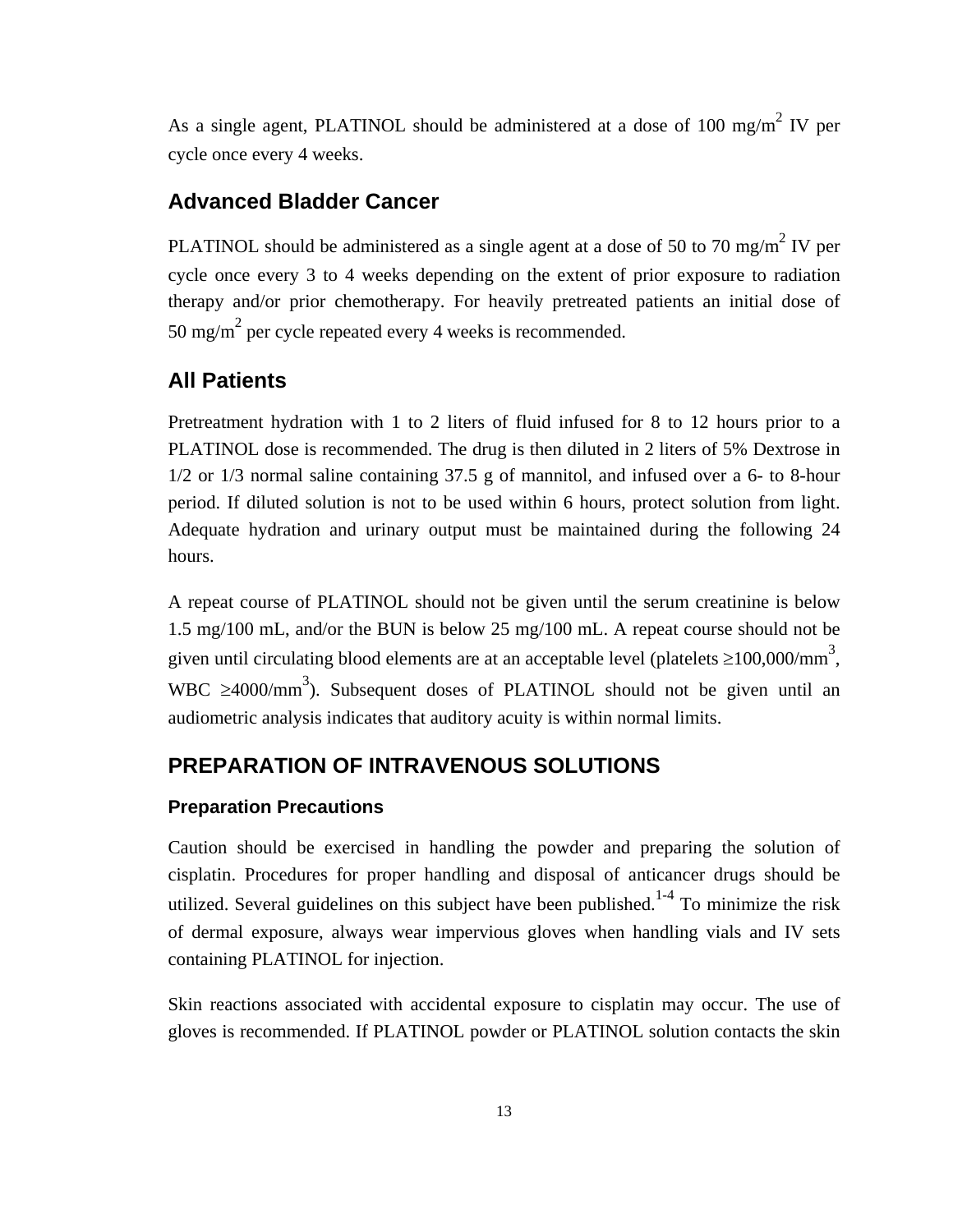or mucosa, immediately and thoroughly wash the skin with soap and water and flush the mucosa with water. More information is available in the references listed below.

#### **Instructions for Preparation**

The 50 mg vials should be reconstituted with 50 mL of Sterile Water for Injection, USP. Each mL of the resulting solution will contain 1 mg of PLATINOL.

Reconstitution as recommended results in a clear, colorless to slight yellow solution.

The reconstituted solution should be used intravenously only and should be administered by IV infusion over a 6- to 8-hour period (see **DOSAGE AND ADMINISTRATION**).

Parenteral drug products should be inspected visually for particulate matter and discoloration prior to administration, whenever solution and container permit.

NOTE TO PHARMACIST: Exercise caution to prevent inadvertent PLATINOL overdosage. Please call prescriber if dose is greater than  $100 \text{ mg/m}^2$  per cycle. Aluminum and flip-off seal of vial have been imprinted with the following statement:

# **CALL DR. IF DOSE>100 MG/M**<sup>2</sup> **/CYCLE.**

#### **STABILITY**

Unopened vials of dry powder are stable for the lot life indicated on the package when stored at room temperature  $(25^{\circ} \text{ C}, 77^{\circ} \text{ F})$ .

The reconstituted solution is stable for 20 hours at room temperature  $(25^{\circ} \text{ C}, 77^{\circ} \text{ F})$ . Solution removed from the amber vial should be protected from light if it is not to be used within six hours.

**Important Note:** Once reconstituted, the solution should be kept at room temperature ( $25^{\circ}$  C,  $77^{\circ}$  F). If the reconstituted solution is refrigerated a precipitate will form.

#### **HOW SUPPLIED**

PLATINOL® (cisplatin for injection, USP)

**NDC** 0015-3072-20—Each amber vial contains 50 mg of cisplatin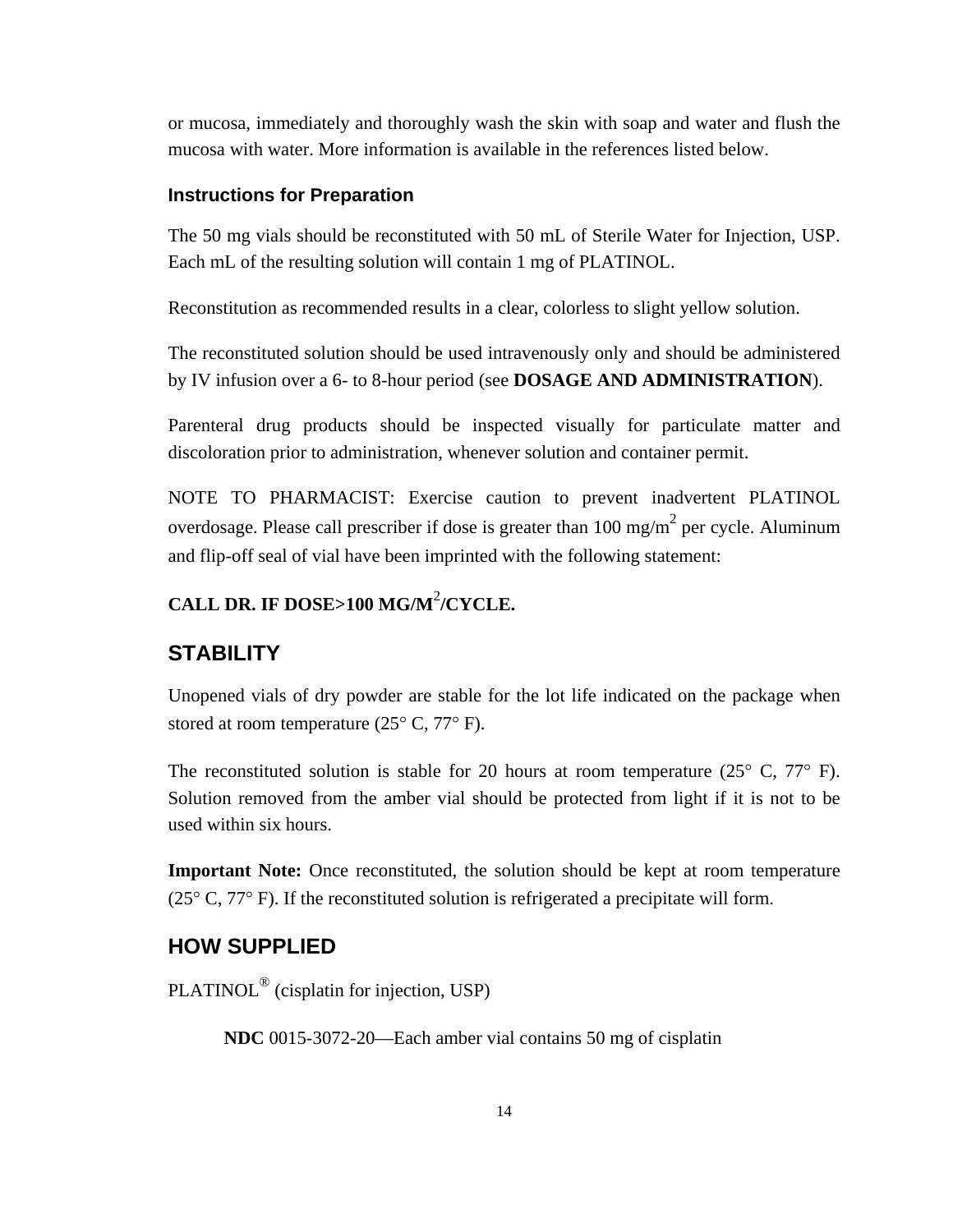# **REFERENCES**

- 1. NIOSH Alert: Preventing occupational exposures to antineoplastic and other hazardous drugs in healthcare settings. 2004. U.S. Department of Health and Human Services, Public Health Service, Centers for Disease Control and Prevention, National Institute for Occupational Safety and Health, DHHS (NIOSH) Publication No. 2004-165.
- 2. OSHA Technical Manual, TED 1-0.15A, Section VI: Chapter 2. Controlling occupational exposure to hazardous drugs. OSHA, 1999. http://www.osha.gov/dts/osta/otm/otm\_vi/otm\_vi\_2.html.
- 3. American Society of Health-System Pharmacists. ASHP guidelines on handling hazardous drugs. *Am J Health-Syst Pharm*. 2006;63:1172-1193.
- 4. Polovich M, White JM, Kelleher LO, eds. 2005. Chemotherapy and biotherapy guidelines and recommendations for practice. 2nd ed. Pittsburgh, PA: Oncology Nursing Society.

Bristol-Myers Squibb Company Princeton, New Jersey 08543 USA Made in Italy

Rev July 2010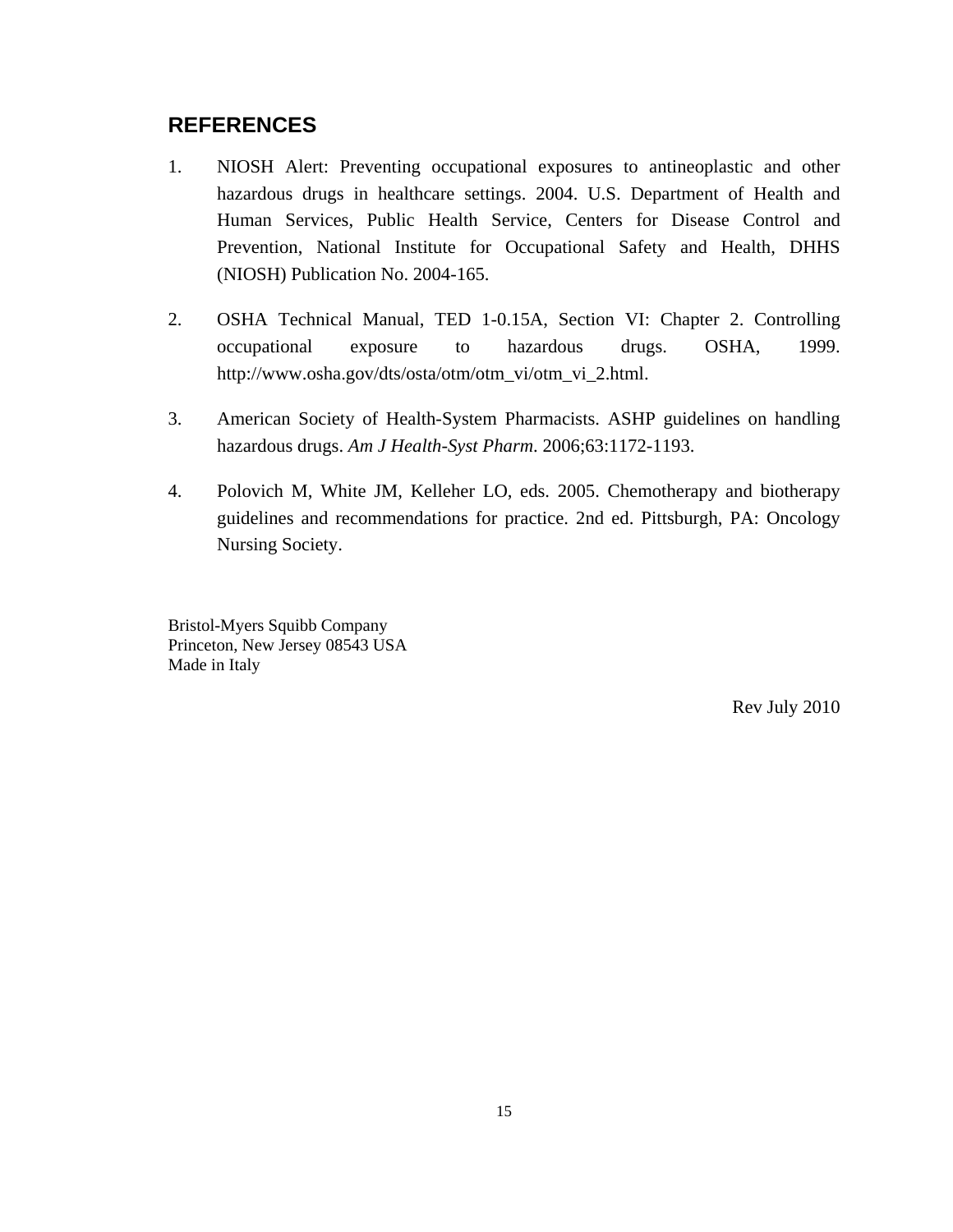# **PLATINOL**®**-AQ (cisplatin injection)**

# **WARNING**

PLATINOL-AQ (cisplatin injection) should be administered under the supervision of a qualified physician experienced in the use of cancer chemotherapeutic agents. Appropriate management of therapy and complications is possible only when adequate diagnostic and treatment facilities are readily available.

Cumulative renal toxicity associated with PLATINOL-AQ is severe. Other major doserelated toxicities are myelosuppression, nausea, and vomiting.

Ototoxicity, which may be more pronounced in children, and is manifested by tinnitus, and/or loss of high frequency hearing and occasionally deafness, is significant.

*Anaphylactic-like* reactions to PLATINOL-AQ have been reported. Facial edema, bronchoconstriction, tachycardia, and hypotension may occur within minutes of PLATINOL-AQ administration. Epinephrine, corticosteroids, and antihistamines have been effectively employed to alleviate symptoms (see **WARNINGS** and **ADVERSE REACTIONS** sections).

**Exercise caution to prevent inadvertent PLATINOL-AQ overdose.** Doses greater than 100 mg/m<sup>2</sup>/cycle once every 3 to 4 weeks are rarely used. Care must be taken to avoid inadvertent PLATINOL-AQ overdose due to confusion with PARAPLATIN<sup>®</sup> (carboplatin) or prescribing practices that fail to differentiate daily doses from total dose per cycle.

# **DESCRIPTION**

PLATINOL®-AQ (cisplatin injection) infusion concentrate is a clear, colorless, sterile aqueous solution available in amber vials. Each 50 mL or 100 mL amber vial of infusion concentrate contains: 1 mg/mL cisplatin, 9 mg/mL sodium chloride, hydrochloric acid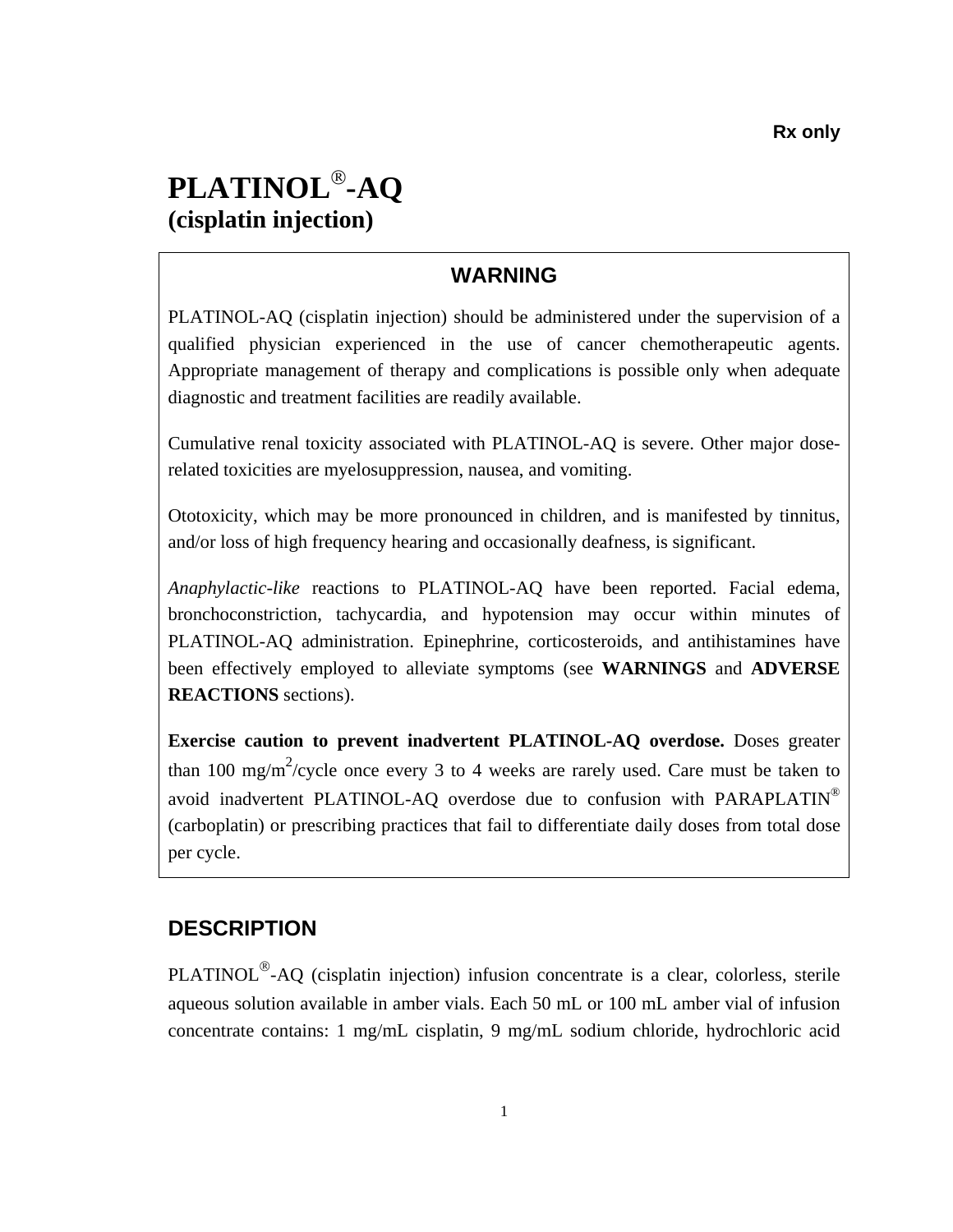<span id="page-16-0"></span>and sodium hydroxide to approximate pH of 4.0, and water for injection to a final volume of 50 mL or 100 mL, respectively.

PLATINOL<sup>®</sup>-AQ (cisplatin injection) infusion concentrate must be further diluted prior to administration (see **DOSAGE AND ADMINISTRATION: All Patients**).

The active ingredient, cisplatin, is a yellow to orange crystalline powder with the molecular formula PtCl<sub>2</sub>H<sub>6</sub>N<sub>2</sub>, and a molecular weight of 300.1. Cisplatin is a heavy metal complex containing a central atom of platinum surrounded by two chloride atoms and two ammonia molecules in the cis position. It is soluble in water or saline at 1 mg/mL and in dimethylformamide at 24 mg/mL. It has a melting point of 207° C.



#### **CLINICAL PHARMACOLOGY**

Plasma concentrations of the parent compound, cisplatin, decay monoexponentially with a half-life of about 20 to 30 minutes following bolus administrations of 50 or 100 mg/m<sup>2</sup> doses. Monoexponential decay and plasma half-lives of about 0.5 hour are also seen following 2-hour or 7-hour infusions of 100 mg/m<sup>2</sup>. After the latter, the total-body clearances and volumes of distribution at steady-state for cisplatin are about 15 to 16 L/h/m<sup>2</sup> and 11 to 12 L/m<sup>2</sup>.

Due to its unique chemical structure, the chlorine atoms of cisplatin are more subject to chemical displacement reactions by nucleophiles, such as water or sulfhydryl groups, than to enzyme-catalyzed metabolism. At physiological pH in the presence of 0.1M NaCl, the predominant molecular species are cisplatin and monohydroxymonochloro *cis*diammine platinum (II) in nearly equal concentrations. The latter, combined with the possible direct displacement of the chlorine atoms by sulfhydryl groups of amino acids or proteins, accounts for the instability of cisplatin in biological matrices. The ratios of cisplatin to total free (ultrafilterable) platinum in the plasma vary considerably between patients and range from 0.5 to 1.1 after a dose of 100 mg/m<sup>2</sup>.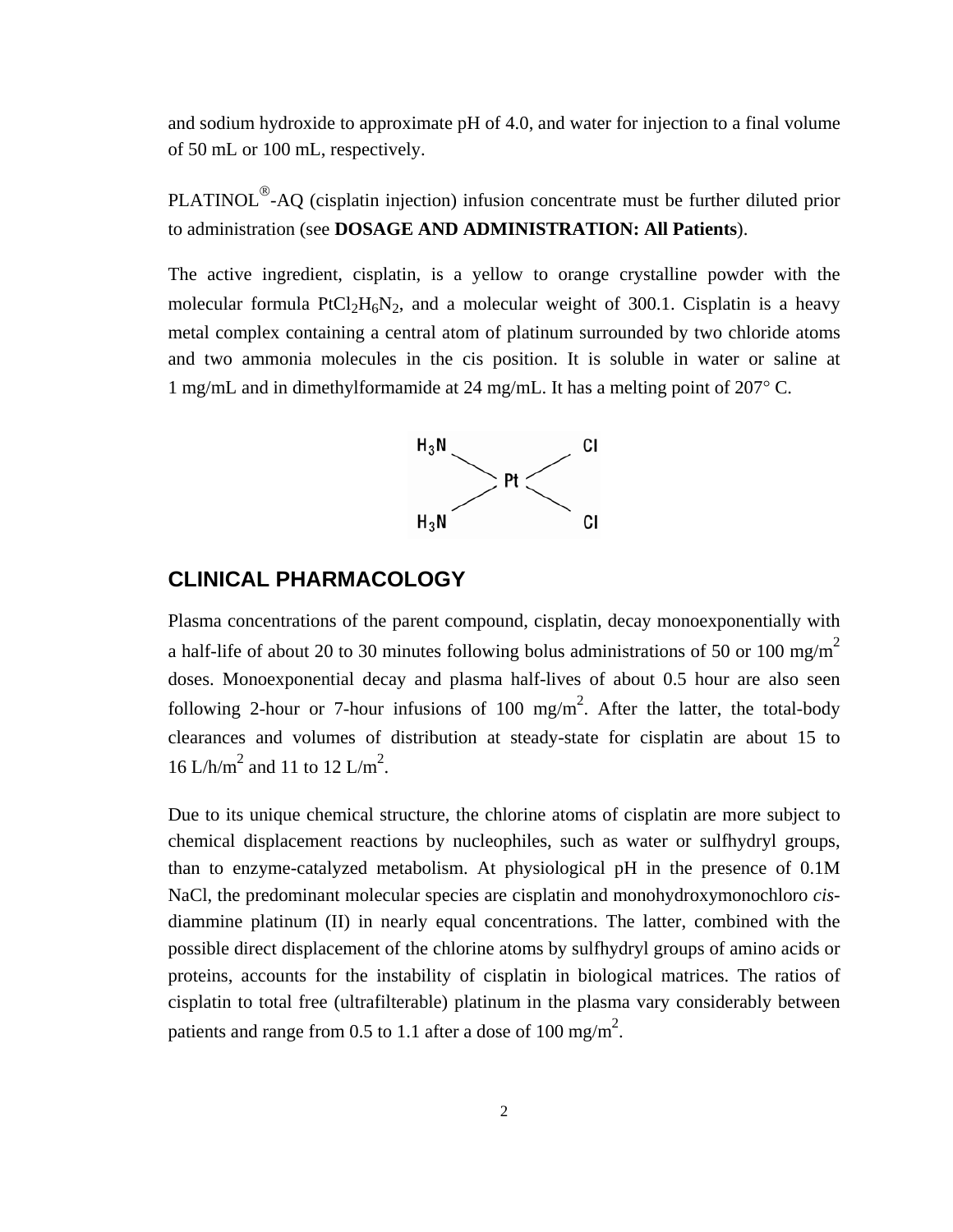that is characteristic of normal drug-protein binding. However, the platinum from Cisplatin does not undergo the instantaneous and reversible binding to plasma proteins cisplatin, but not cisplatin itself, becomes bound to several plasma proteins, including albumin, transferrin, and gamma globulin. Three hours after a bolus injection and two hours after the end of a three-hour infusion, 90% of the plasma platinum is protein bound. The complexes between albumin and the platinum from cisplatin do not dissociate to a significant extent and are slowly eliminated with a minimum half-life of five days or more.

Following cisplatin doses of 20 to 120 mg/m<sup>2</sup>, the concentrations of platinum are highest in liver, prostate, and kidney; somewhat lower in bladder, muscle, testicle, pancreas, and spleen; and lowest in bowel, adrenal, heart, lung, cerebrum, and cerebellum. Platinum is present in tissues for as long as 180 days after the last administration. With the exception of intracerebral tumors, platinum concentrations in tumors are generally somewhat lower than the concentrations in the organ where the tumor is located. Different metastatic sites in the same patient may have different platinum concentrations. Hepatic metastases have the highest platinum concentrations, but these are similar to the platinum concentrations in normal liver. Maximum red blood cell concentrations of platinum are reached within 90 to 150 minutes after a 100 mg/m<sup>2</sup> dose of cisplatin and decline in a biphasic manner with a terminal half-life of 36 to 47 days.

Over a dose range of 40 to 140 mg cisplatin/m<sup>2</sup> given as a bolus injection or as infusions varying in length from 1 hour to 24 hours, from 10% to about 40% of the administered platinum is excreted in the urine in 24 hours. Over five days following administration of 40 to 100 mg/m<sup>2</sup> doses given as rapid, 2- to 3-hour, or 6- to 8-hour infusions, a mean of 35% to 51% of the dosed platinum is excreted in the urine. Similar mean urinary recoveries of platinum of about 14% to 30% of the dose are found following five daily administrations of 20, 30, or 40 mg/m<sup>2</sup>/day. Only a small percentage of the administered platinum is excreted beyond 24 hours post-infusion and most of the platinum excreted in the urine in 24 hours is excreted within the first few hours. Platinum-containing species excreted in the urine are the same as those found following the incubation of cisplatin with urine from healthy subjects, except that the proportions are different.

The parent compound, cisplatin, is excreted in the urine and accounts for 13% to 17% of the dose excreted within one hour after administration of 50 mg/m<sup>2</sup>. The mean renal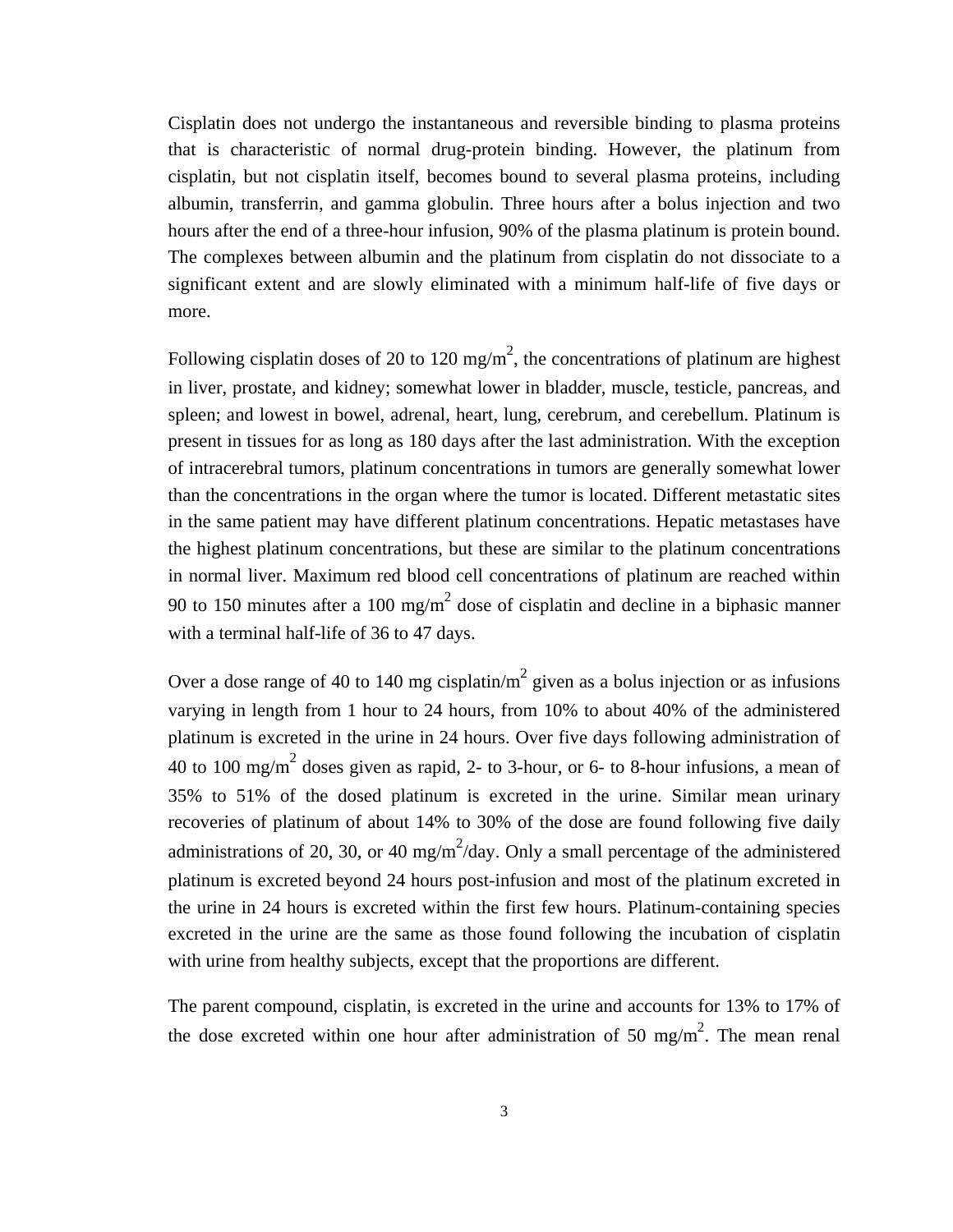clearance of cisplatin exceeds creatinine clearance and is 62 and 50 mL/min/m<sup>2</sup> following administration of 100 mg/m<sup>2</sup> as 2-hour or 6- to 7-hour infusions, respectively.

The renal clearance of free (ultrafilterable) platinum also exceeds the glomerular filtration rate indicating that cisplatin or other platinum-containing molecules are actively secreted by the kidneys. The renal clearance of free platinum is nonlinear and variable and is dependent on dose, urine flow rate, and individual variability in the extent of active secretion and possible tubular reabsorption.

There is a potential for accumulation of ultrafilterable platinum plasma concentrations whenever cisplatin is administered on a daily basis but not when dosed on an intermittent basis.

No significant relationships exist between the renal clearance of either free platinum or cisplatin and creatinine clearance.

Although small amounts of platinum are present in the bile and large intestine after administration of cisplatin, the fecal excretion of platinum appears to be insignificant.

#### **INDICATIONS**

PLATINOL-AQ (cisplatin injection) is indicated as therapy to be employed as follows:

#### **Metastatic Testicular Tumors**

In established combination therapy with other approved chemotherapeutic agents in patients with metastatic testicular tumors who have already received appropriate surgical and/or radiotherapeutic procedures.

#### **Metastatic Ovarian Tumors**

In established combination therapy with other approved chemotherapeutic agents in patients with metastatic ovarian tumors who have already received appropriate surgical and/or radiotherapeutic procedures. An established combination consists of PLATINOL-AQ and cyclophosphamide. PLATINOL-AQ, as a single agent, is indicated as secondary therapy in patients with metastatic ovarian tumors refractory to standard chemotherapy who have not previously received PLATINOL-AQ therapy.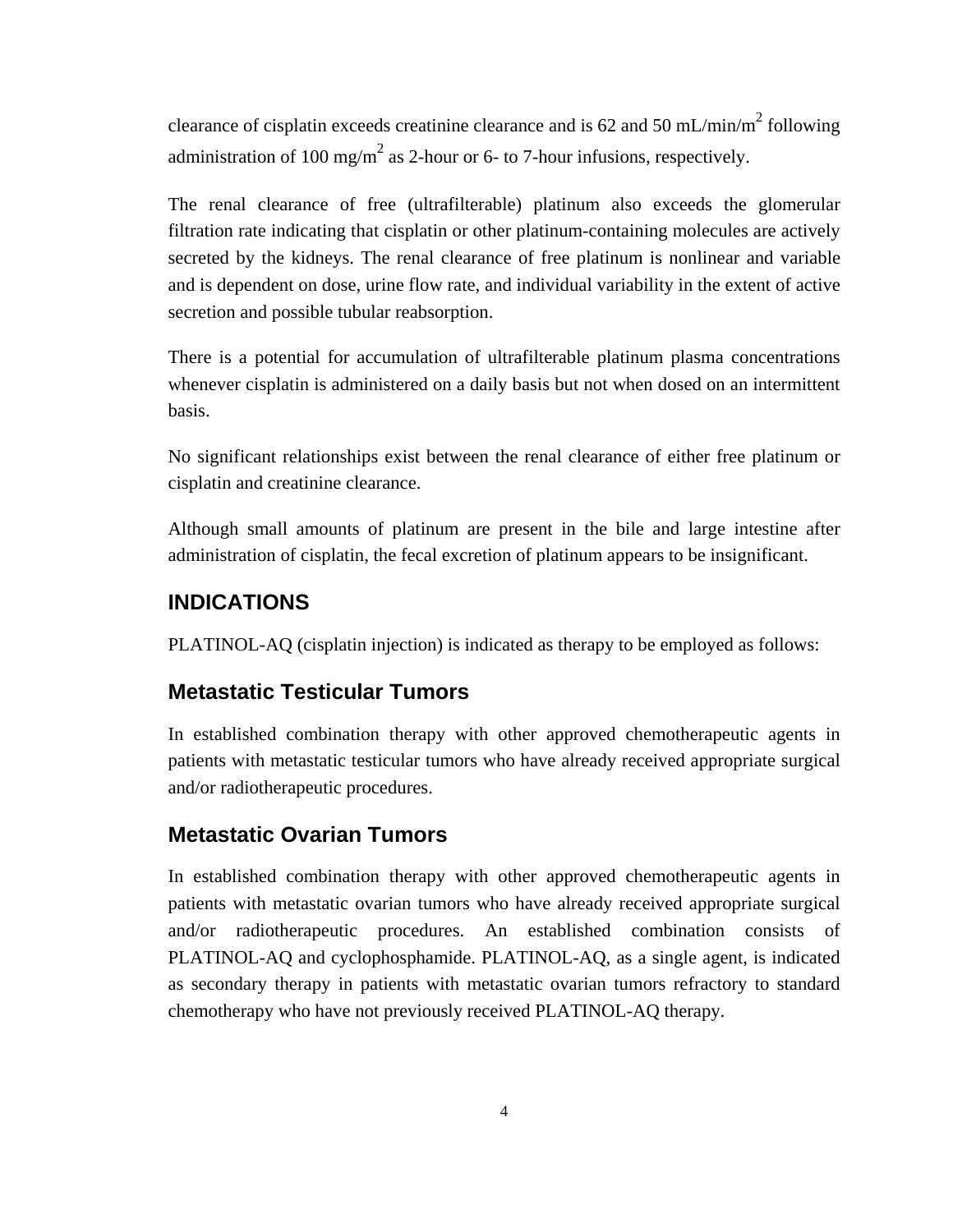### **Advanced Bladder Cancer**

PLATINOL-AQ is indicated as a single agent for patients with transitional cell bladder cancer which is no longer amenable to local treatments, such as surgery and/or radiotherapy.

# **CONTRAINDICATIONS**

PLATINOL-AQ is contraindicated in patients with preexisting renal impairment. PLATINOL-AQ should not be employed in myelosuppressed patients, or in patients with hearing impairment.

PLATINOL-AQ is contraindicated in patients with a history of allergic reactions to PLATINOL-AQ or other platinum-containing compounds.

# **WARNINGS**

PLATINOL-AQ produces cumulative nephrotoxicity which is potentiated by aminoglycoside antibiotics. The serum creatinine, blood urea nitrogen (BUN), creatinine clearance, and magnesium, sodium, potassium, and calcium levels should be measured prior to initiating therapy, and prior to each subsequent course. At the recommended dosage, PLATINOL-AQ should not be given more frequently than once every 3 to 4 weeks (see **ADVERSE REACTIONS**). Elderly patients may be more susceptible to nephrotoxicity (see **PRECAUTIONS: Geriatric Use**).

There are reports of severe neuropathies in patients in whom regimens are employed using higher doses of PLATINOL-AQ or greater dose frequencies than those recommended. These neuropathies may be irreversible and are seen as paresthesias in a stocking-glove distribution, areflexia, and loss of proprioception and vibratory sensation. Elderly patients may be more susceptible to peripheral neuropathy (see **PRECAUTIONS: Geriatric Use**).

Loss of motor function has also been reported.

Anaphylactic-like reactions to PLATINOL-AQ have been reported. These reactions have occurred within minutes of administration to patients with prior exposure to PLATINOL-AQ, and have been alleviated by administration of epinephrine, corticosteroids, and antihistamines.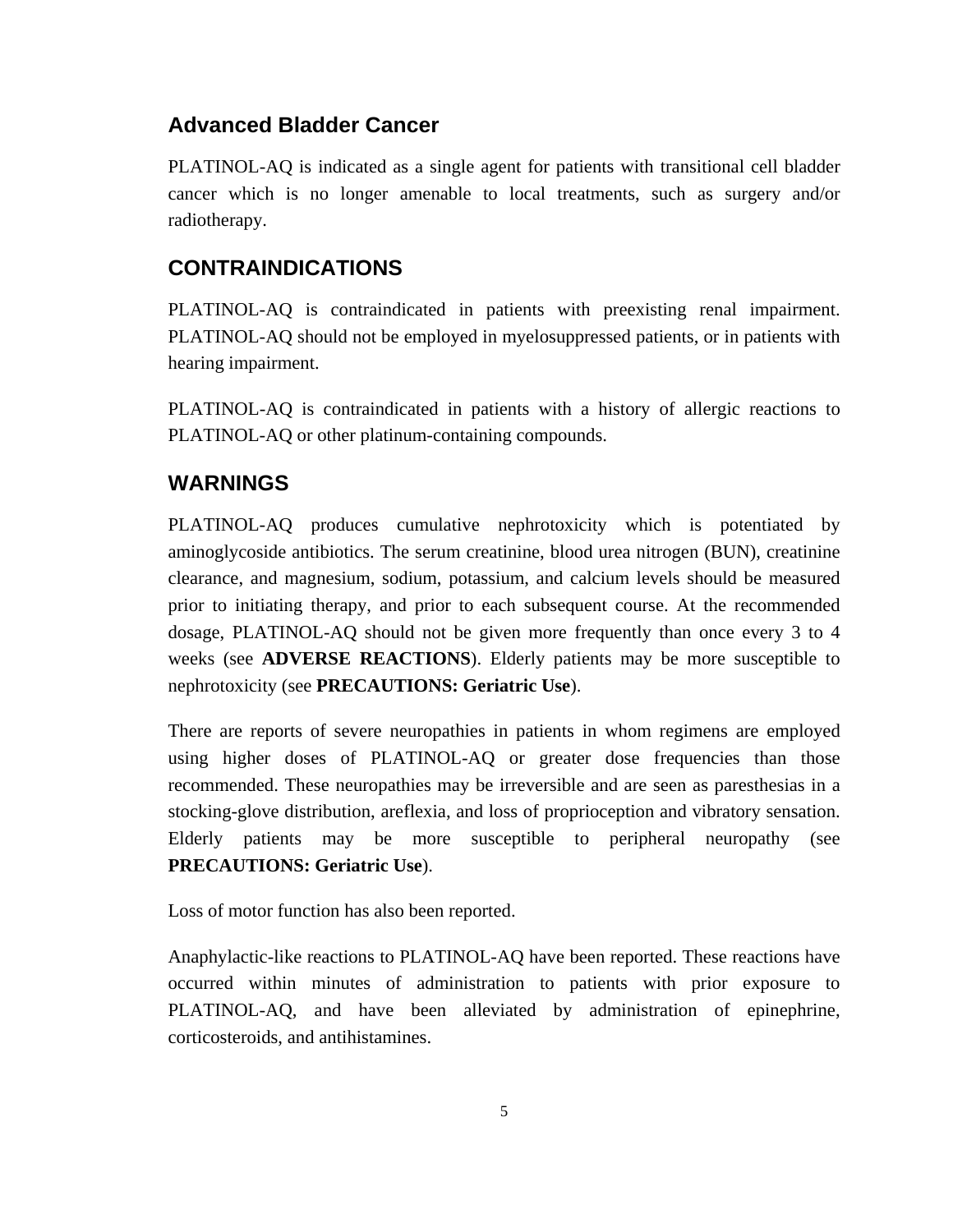Since ototoxicity of PLATINOL-AQ is cumulative, audiometric testing should be performed prior to initiating therapy and prior to each subsequent dose of drug (see **ADVERSE REACTIONS**).

PLATINOL-AQ can cause fetal harm when administered to a pregnant woman. PLATINOL-AQ is mutagenic in bacteria and produces chromosome aberrations in animal cells in tissue culture. In mice PLATINOL-AQ is teratogenic and embryotoxic. If this drug is used during pregnancy or if the patient becomes pregnant while taking this drug, the patient should be apprised of the potential hazard to the fetus. Patients should be advised to avoid becoming pregnant.

The carcinogenic effect of PLATINOL-AQ was studied in BD IX rats. PLATINOL-AQ was administered intraperitoneally (i.p.) to 50 BD IX rats for 3 weeks,  $3 \text{ X 1 mg/kg}$  body weight per week. Four hundred and fifty-five days after the first application, 33 animals died, 13 of them related to malignancies: 12 leukemias and 1 renal fibrosarcoma.

The development of acute leukemia coincident with the use of PLATINOL-AQ has been reported. In these reports, PLATINOL-AQ was generally given in combination with other leukemogenic agents.

### **PRECAUTIONS**

Peripheral blood counts should be monitored weekly. Liver function should be monitored periodically. Neurologic examination should also be performed regularly (see **ADVERSE REACTIONS**).

#### **Drug Interactions**

Plasma levels of anticonvulsant agents may become subtherapeutic during cisplatin therapy.

In a randomized trial in advanced ovarian cancer, response duration was adversely affected when pyridoxine was used in combination with altretamine (hexamethylmelamine) and PLATINOL-AQ.

#### **Carcinogenesis, Mutagenesis, Impairment of Fertility**

See **WARNINGS**.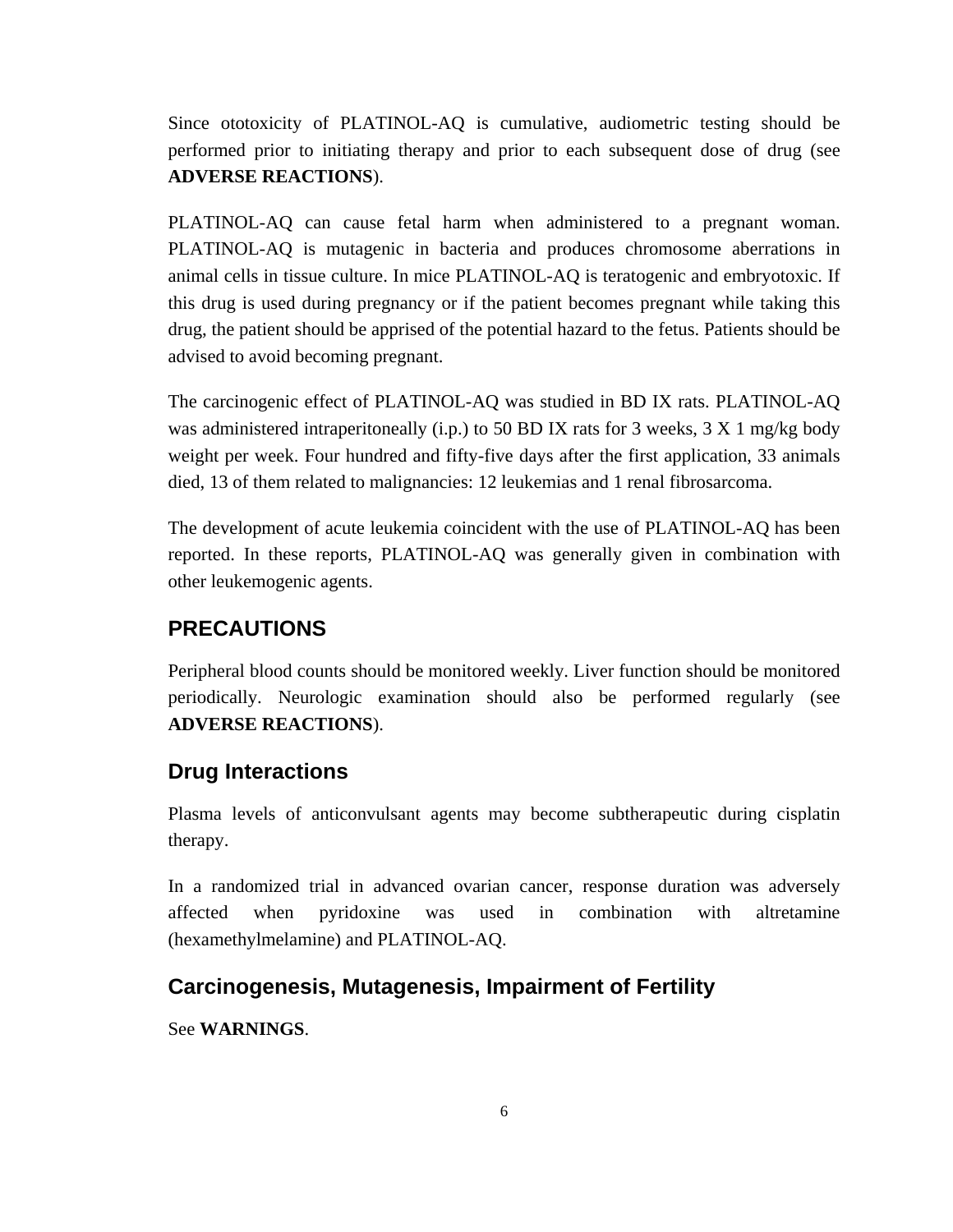#### **Pregnancy**

#### **Pregnancy Category D**

#### See **WARNINGS**.

#### **Nursing Mothers**

Cisplatin has been reported to be found in human milk; patients receiving PLATINOL-AQ should not breast-feed.

### **Pediatric Use**

Safety and effectiveness in pediatric patients have not been established.

#### **Geriatric Use**

Insufficient data are available from clinical trials of cisplatin in the treatment of metastatic testicular tumors or advanced bladder cancer to determine whether elderly patients respond differently than younger patients. In four clinical trials of combination chemotherapy for advanced ovarian carcinoma, 1484 patients received cisplatin either in combination with cyclophosphamide or paclitaxel. Of these, 426 (29%) were older than 65 years. In these trials, age was not found to be a prognostic factor for survival. However, in a later secondary analysis for one of these trials, elderly patients were found to have shorter survival compared with younger patients. In all four trials, elderly patients experienced more severe neutropenia than younger patients. Higher incidences of severe thrombocytopenia and leukopenia were also seen in elderly compared with younger patients, although not in all cisplatin-containing treatment arms. In the two trials where nonhematologic toxicity was evaluated according to age, elderly patients had a numerically higher incidence of peripheral neuropathy than younger patients. Other reported clinical experience suggests that elderly patients may be more susceptible to myelosuppression, infectious complications, and nephrotoxicity than younger patients.

Cisplatin is known to be substantially excreted by the kidney and is contraindicated in patients with preexisting renal impairment. Because elderly patients are more likely to have decreased renal function, care should be taken in dose selection, and renal function should be monitored.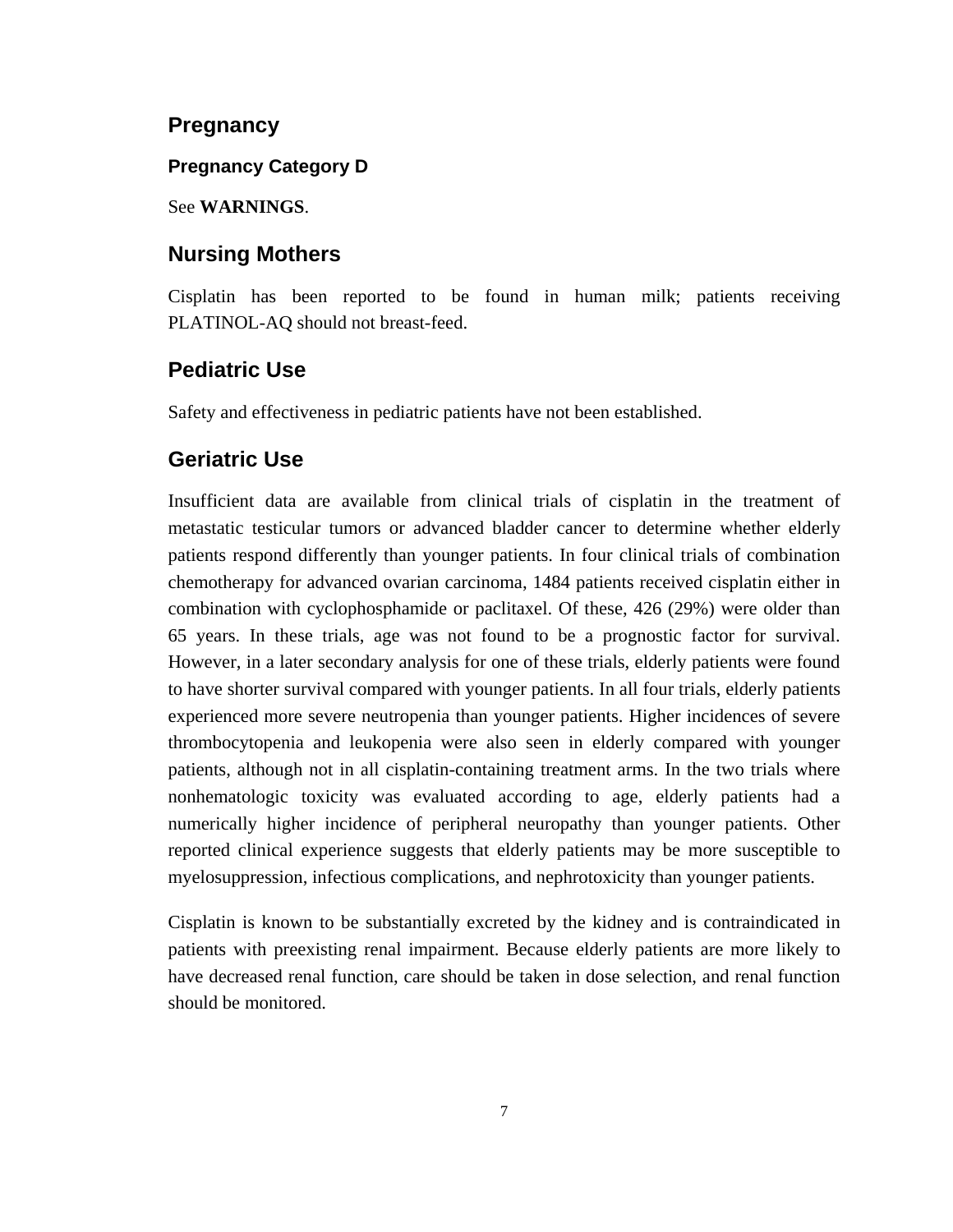# **ADVERSE REACTIONS**

# **Nephrotoxicity**

Dose-related and cumulative renal insufficiency, including acute renal failure, is the major dose-limiting toxicity of PLATINOL-AQ. Renal toxicity has been noted in 28% to 36% of patients treated with a single dose of 50 mg/m<sup>2</sup>. It is first noted during the second week after a dose and is manifested by elevations in BUN and creatinine, serum uric acid and/or a decrease in creatinine clearance. **Renal toxicity becomes more prolonged and severe with repeated courses of the drug. Renal function must return to normal before another dose of PLATINOL-AQ can be given.** Elderly patients may be more susceptible to nephrotoxicity (see **PRECAUTIONS: Geriatric Use**).

Impairment of renal function has been associated with renal tubular damage. The administration of PLATINOL-AQ using a 6- to 8-hour infusion with intravenous hydration, and mannitol has been used to reduce nephrotoxicity. However, renal toxicity still can occur after utilization of these procedures.

# **Ototoxicity**

Ototoxicity has been observed in up to 31% of patients treated with a single dose of PLATINOL-AQ 50 mg/m<sup>2</sup>, and is manifested by tinnitus and/or hearing loss in the high frequency range (4000 to 8000 Hz). Decreased ability to hear normal conversational tones may occur. Deafness after the initial dose of PLATINOL-AQ has been reported. Ototoxic effects may be more severe in children receiving PLATINOL-AQ. Hearing loss can be unilateral or bilateral and tends to become more frequent and severe with repeated doses. Ototoxicity may be enhanced with prior or simultaneous cranial irradiation. It is unclear whether PLATINOL-AQ–induced ototoxicity is reversible. Ototoxic effects may be related to the peak plasma concentration of PLATINOL-AQ. Careful monitoring of audiometry should be performed prior to initiation of therapy and prior to subsequent doses of PLATINOL-AQ.

Vestibular toxicity has also been reported.

Ototoxicity may become more severe in patients being treated with other drugs with nephrotoxic potential.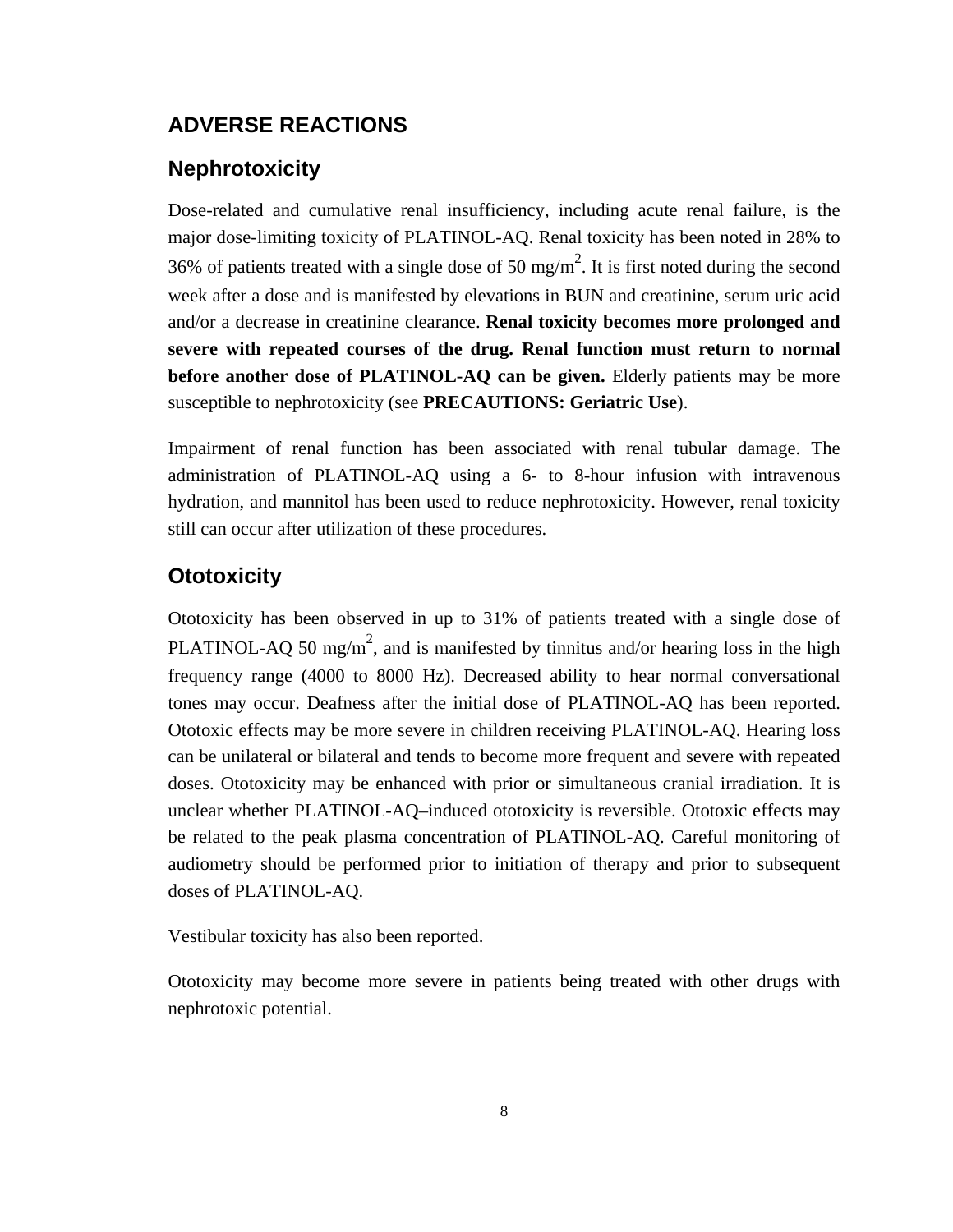# **Hematologic**

Myelosuppression occurs in 25% to 30% of patients treated with PLATINOL-AQ. The nadirs in circulating platelets and leukocytes occur between days 18 to 23 (range 7.5 to 45) with most patients recovering by day 39 (range 13 to 62). Leukopenia and thrombocytopenia are more pronounced at higher doses ( $>50$  mg/m<sup>2</sup>). Anemia (decrease of 2 g hemoglobin/100 mL) occurs at approximately the same frequency and with the same timing as leukopenia and thrombocytopenia. Fever and infection have also been reported in patients with neutropenia. Potential fatalities due to infection (secondary to myelosuppression) have been reported. Elderly patients may be more susceptible to myelosuppression (see **PRECAUTIONS: Geriatric Use**).

In addition to anemia secondary to myelosuppression, a Coombs' positive hemolytic anemia has been reported. In the presence of cisplatin hemolytic anemia, a further course of treatment may be accompanied by increased hemolysis and this risk should be weighed by the treating physician.

The development of acute leukemia coincident with the use of PLATINOL-AQ has been reported. In these reports, PLATINOL-AQ was generally given in combination with other leukemogenic agents.

#### **Gastrointestinal**

Marked nausea and vomiting occur in almost all patients treated with PLATINOL-AQ, and may be so severe that the drug must be discontinued. Nausea and vomiting may begin within 1 to 4 hours after treatment and last up to 24 hours. Various degrees of vomiting, nausea and/or anorexia may persist for up to 1 week after treatment.

Delayed nausea and vomiting (begins or persists 24 hours or more after chemotherapy) has occurred in patients attaining complete emetic control on the day of PLATINOL-AQ therapy.

Diarrhea has also been reported.

### **OTHER TOXICITIES**

Vascular toxicities coincident with the use of PLATINOL-AQ in combination with other antineoplastic agents have been reported. The events are clinically heterogeneous and may include myocardial infarction, cerebrovascular accident, thrombotic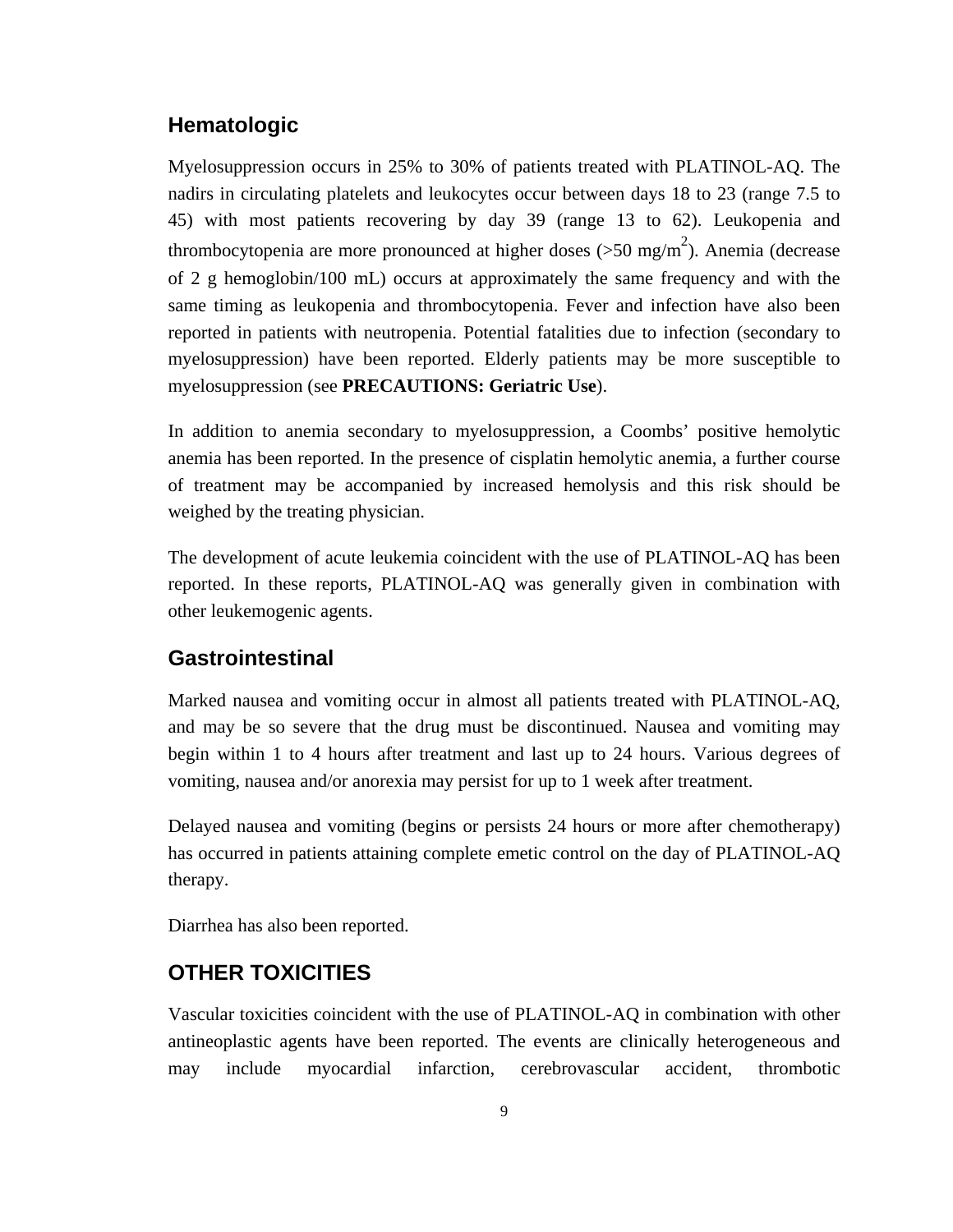microangiopathy (hemolytic-uremic syndrome [HUS]), or cerebral arteritis. Various mechanisms have been proposed for these vascular complications. There are also reports of Raynaud's phenomenon occurring in patients treated with the combination of bleomycin, vinblastine with or without PLATINOL-AQ. It has been suggested that hypomagnesemia developing coincident with the use of PLATINOL-AQ may be an added, although not essential, factor associated with this event. However, it is currently unknown if the cause of Raynaud's phenomenon in these cases is the disease, underlying vascular compromise, bleomycin, vinblastine, hypomagnesemia, or a combination of any of these factors.

#### **Serum Electrolyte Disturbances**

Hypomagnesemia, hypocalcemia, hyponatremia, hypokalemia, and hypophosphatemia have been reported to occur in patients treated with PLATINOL-AQ and are probably related to renal tubular damage. Tetany has been reported in those patients with hypocalcemia and hypomagnesemia. Generally, normal serum electrolyte levels are restored by administering supplemental electrolytes and discontinuing PLATINOL-AQ.

Inappropriate antidiuretic hormone syndrome has also been reported.

### **Hyperuricemia**

Hyperuricemia has been reported to occur at approximately the same frequency as the increases in BUN and serum creatinine.

It is more pronounced after doses greater than 50 mg/m<sup>2</sup>, and peak levels of uric acid generally occur between 3 to 5 days after the dose. Allopurinol therapy for hyperuricemia effectively reduces uric acid levels.

#### **Neurotoxicity**

#### See **WARNINGS**.

Neurotoxicity, usually characterized by peripheral neuropathies, has been reported. The neuropathies usually occur after prolonged therapy (4 to 7 months); however, neurologic symptoms have been reported to occur after a single dose. Although symptoms and signs of PLATINOL-AQ neuropathy usually develop during treatment, symptoms of neuropathy may begin 3 to 8 weeks after the last dose of PLATINOL-AQ. PLATINOL-AQ therapy should be discontinued when the symptoms are first observed.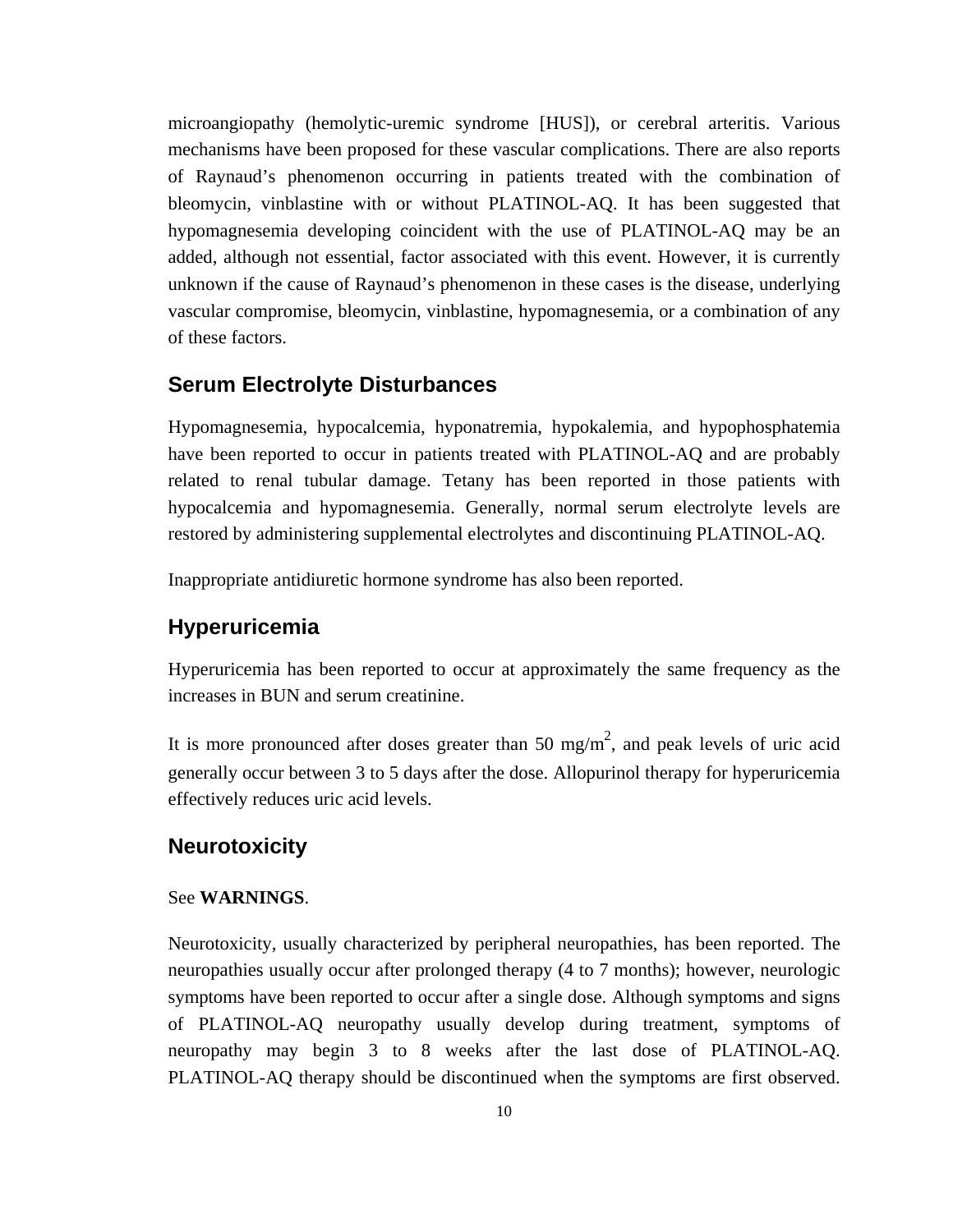The neuropathy, however, may progress further even after stopping treatment. Preliminary evidence suggests peripheral neuropathy may be irreversible in some patients. Elderly patients may be more susceptible to peripheral neuropathy (see **PRECAUTIONS: Geriatric Use**).

Lhermitte's sign, dorsal column myelopathy, and autonomic neuropathy have also been reported.

Loss of taste and seizures have also been reported.

Muscle cramps, defined as localized, painful, involuntary skeletal muscle contractions of sudden onset and short duration, have been reported and were usually associated in patients receiving a relatively high cumulative dose of PLATINOL-AQ and with a relatively advanced symptomatic stage of peripheral neuropathy.

### **Ocular Toxicity**

Optic neuritis, papilledema, and cerebral blindness have been reported in patients receiving standard recommended doses of PLATINOL-AQ. Improvement and/or total recovery usually occurs after discontinuing PLATINOL-AQ. Steroids with or without mannitol have been used; however, efficacy has not been established.

Blurred vision and altered color perception have been reported after the use of regimens with higher doses of PLATINOL-AQ or greater dose frequencies than recommended in the package insert. The altered color perception manifests as a loss of color discrimination, particularly in the blue-yellow axis. The only finding on funduscopic exam is irregular retinal pigmentation of the macular area.

### **Anaphylactic-Like Reactions**

Anaphylactic-like reactions have been reported in patients previously exposed to PLATINOL-AQ. The reactions consist of facial edema, wheezing, tachycardia, and hypotension within a few minutes of drug administration. Reactions may be controlled by intravenous epinephrine with corticosteroids and/or antihistamines as indicated. Patients receiving PLATINOL-AQ should be observed carefully for possible anaphylactic-like reactions and supportive equipment and medication should be available to treat such a complication.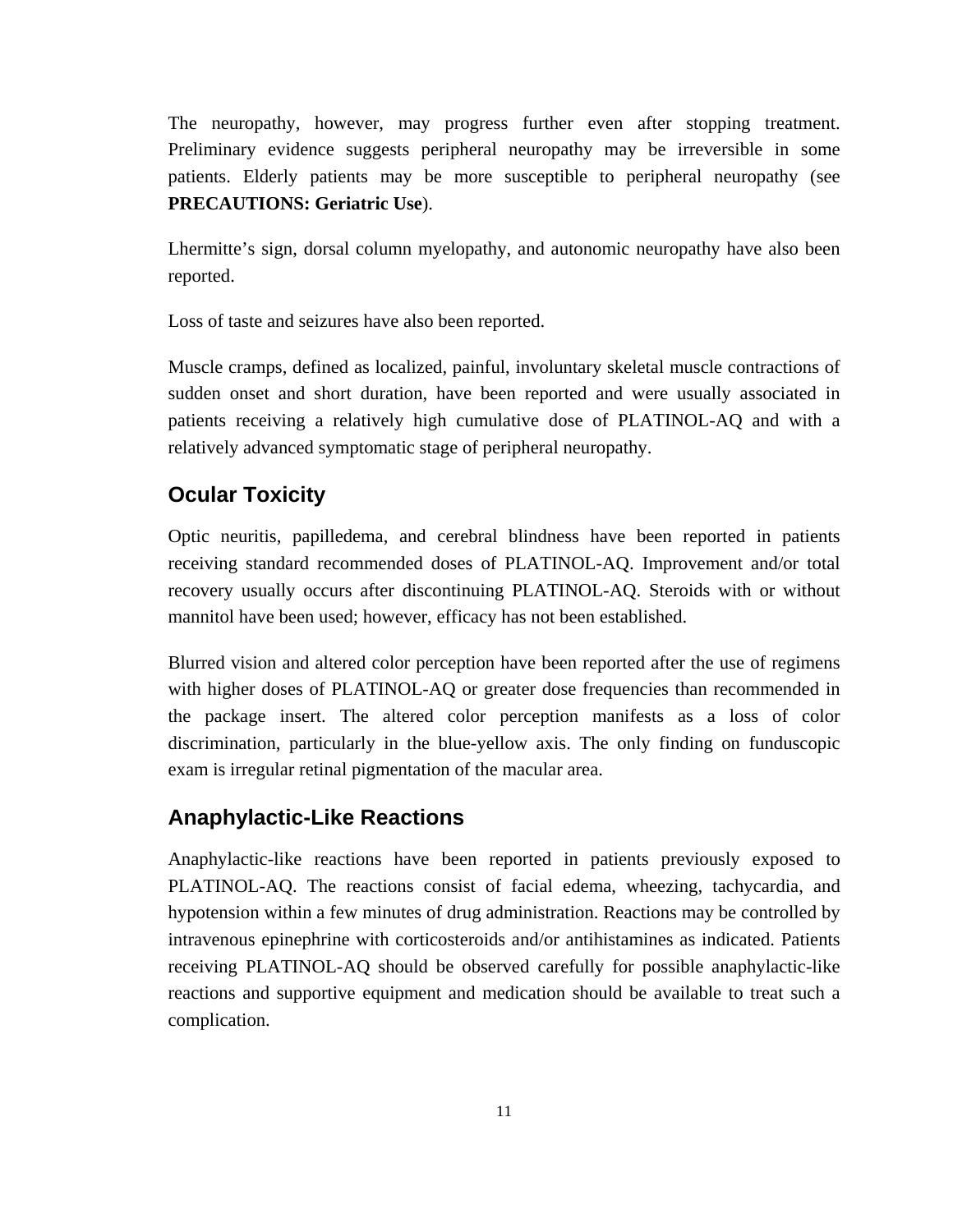# **Hepatotoxicity**

Transient elevations of liver enzymes, especially SGOT, as well as bilirubin, have been reported to be associated with PLATINOL-AQ administration at the recommended doses.

### **Other Events**

Cardiac abnormalities, hiccups, elevated serum amylase, rash, alopecia, malaise, asthenia, and dehydration have been reported.

Local soft tissue toxicity has been reported following extravasation of PLATINOL-AQ. Severity of the local tissue toxicity appears to be related to the concentration of the PLATINOL-AQ solution. Infusion of solutions with a PLATINOL-AQ concentration greater than 0.5 mg/mL may result in tissue cellulitis, fibrosis, and necrosis.

#### **OVERDOSAGE**

**Caution should be exercised to prevent inadvertent overdosage with PLATINOL-AQ.** Acute overdosage with this drug may result in kidney failure, liver failure, deafness, ocular toxicity (including detachment of the retina), significant myelosuppression, intractable nausea and vomiting and/or neuritis. In addition, death can occur following overdosage.

No proven antidotes have been established for PLATINOL-AQ overdosage. Hemodialysis, even when initiated four hours after the overdosage, appears to have little effect on removing platinum from the body because of PLATINOL-AQ's rapid and high degree of protein binding. Management of overdosage should include general supportive measures to sustain the patient through any period of toxicity that may occur.

### **DOSAGE AND ADMINISTRATION**

**Note: Needles or intravenous sets containing aluminum parts that may come in contact with PLATINOL-AQ should not be used for preparation or administration. Aluminum reacts with PLATINOL-AQ, causing precipitate formation and a loss of potency.** 

# **Metastatic Testicular Tumors**

The usual PLATINOL-AQ dose for the treatment of testicular cancer in combination with other approved chemotherapeutic agents is 20 mg/m<sup>2</sup> IV daily for 5 days per cycle.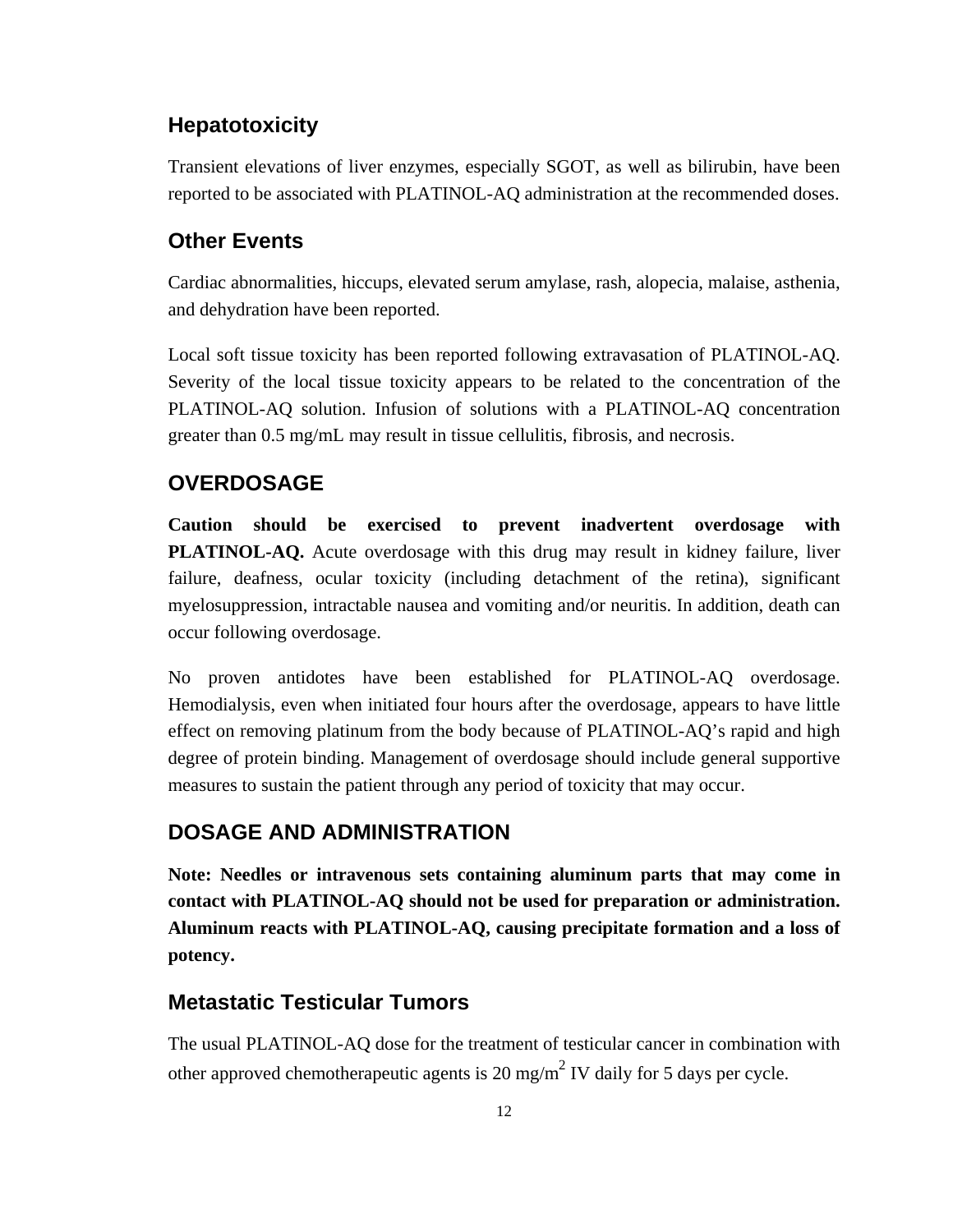### **Metastatic Ovarian Tumors**

The usual PLATINOL-AQ dose for the treatment of metastatic ovarian tumors in combination with cyclophosphamide is  $75-100$  mg/m<sup>2</sup> IV per cycle once every four weeks (DAY 1).

The dose of cyclophosphamide when used in combination with PLATINOL-AQ is  $600 \text{ mg/m}^2$  IV once every 4 weeks (DAY 1).

For directions for the administration of cyclophosphamide, refer to the cyclophosphamide package insert.

In combination therapy, PLATINOL-AQ and cyclophosphamide are administered sequentially.

As a single agent, PLATINOL-AQ should be administered at a dose of 100 mg/m<sup>2</sup> IV per cycle once every four weeks.

#### **Advanced Bladder Cancer**

PLATINOL-AQ should be administered as a single agent at a dose of 50 to 70 mg/m<sup>2</sup> IV per cycle once every 3 to 4 weeks depending on the extent of prior exposure to radiation therapy and/or prior chemotherapy. For heavily pretreated patients an initial dose of 50 mg/m<sup>2</sup> per cycle repeated every 4 weeks is recommended.

#### **All Patients**

Pretreatment hydration with 1 to 2 liters of fluid infused for 8 to 12 hours prior to a PLATINOL-AQ dose is recommended. The drug is then diluted in 2 liters of 5% Dextrose in 1/2 or 1/3 normal saline containing 37.5 g of mannitol, and infused over a 6 to 8-hour period. If diluted solution is not to be used within 6 hours, protect solution from light. Do not dilute PLATINOL-AQ in just 5% Dextrose Injection. Adequate hydration and urinary output must be maintained during the following 24 hours.

A repeat course of PLATINOL-AQ should not be given until the serum creatinine is below 1.5 mg/100 mL, and/or the BUN is below 25 mg/100 mL. A repeat course should not be given until circulating blood elements are at an acceptable level (platelets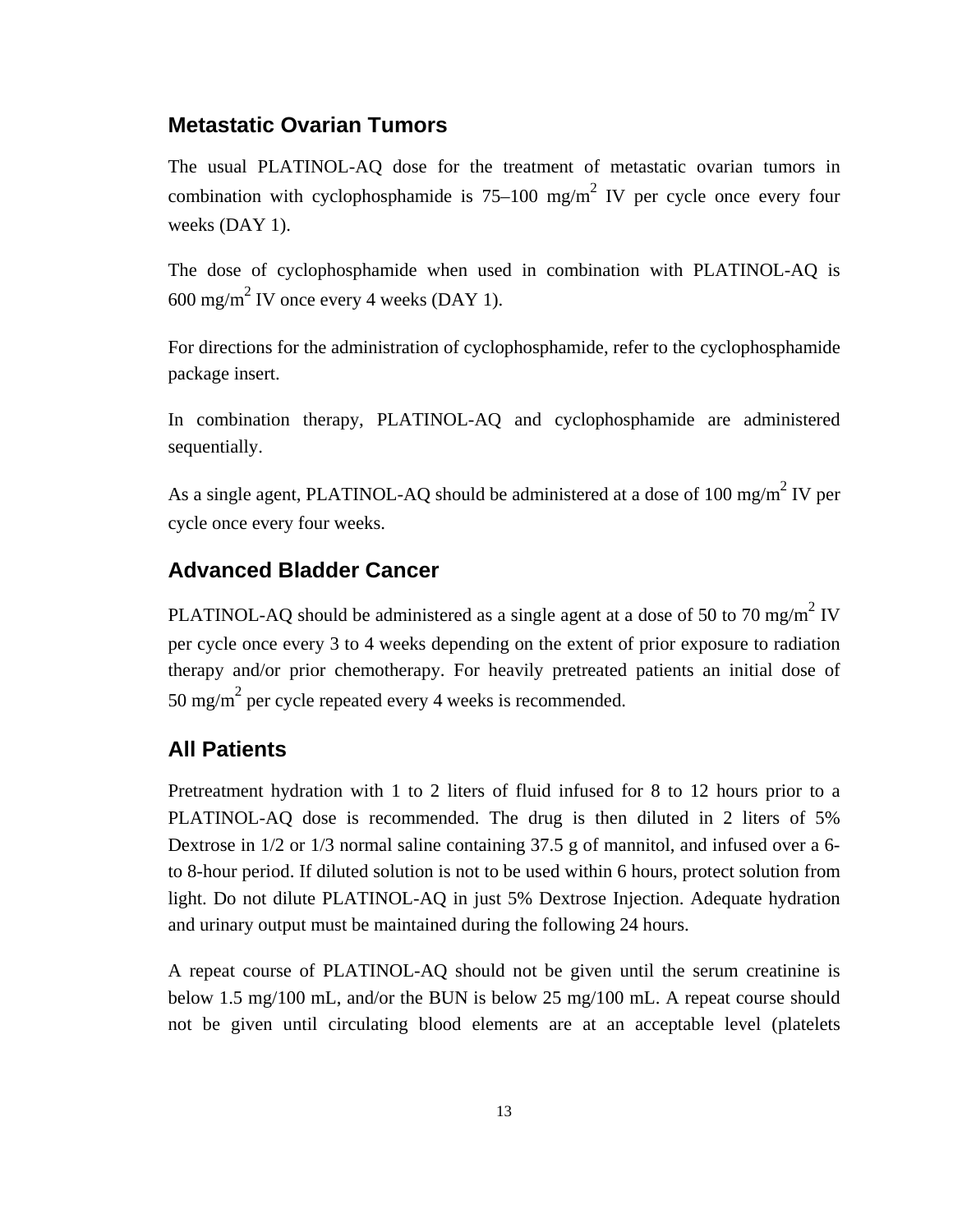≥100,000/mm<sup>3</sup>, WBC ≥4000/mm<sup>3</sup>). Subsequent doses of PLATINOL-AQ should not be given until an audiometric analysis indicates that auditory acuity is within normal limits.

### **PREPARATION OF INTRAVENOUS SOLUTIONS**

#### **Preparation Precautions**

Caution should be exercised in handling the aqueous solution. Procedures for proper handling and disposal of anticancer drugs should be utilized. Several guidelines on this subject have been published.<sup>1-4</sup> To minimize the risk of dermal exposure, always wear impervious gloves when handling vials and IV sets containing PLATINOL-AQ.

Skin reactions associated with accidental exposure to cisplatin may occur. The use of gloves is recommended. If PLATINOL-AQ contacts the skin or mucosa, immediately and thoroughly wash the skin with soap and water and flush the mucosa with water. More information is available in the references listed below.

#### **Instructions for Preparation**

The aqueous solution should be used intravenously only and should be administered by IV infusion over a 6- to 8-hour period (see **DOSAGE AND ADMINISTRATION**).

Parenteral drug products should be inspected visually for particulate matter and discoloration prior to administration, whenever solution and container permit.

NOTE TO PHARMACIST: Exercise caution to prevent inadvertent PLATINOL-AQ overdosage. Please call prescriber if dose is greater than  $100 \text{ mg/m}^2$  per cycle. Aluminum and flip-off seal of vial have been imprinted with the following statement:

# **CALL DR. IF DOSE>100 MG/M<sup>2</sup> /CYCLE.**

#### **STABILITY**

PLATINOL-AQ is a sterile, multidose vial without preservatives.

#### **Store at 15**° **C–25**° **C. Do not refrigerate. Protect unopened container from light.**

The cisplatin remaining in the amber vial following initial entry is stable for 28 days protected from light or for 7 days under fluorescent room light.